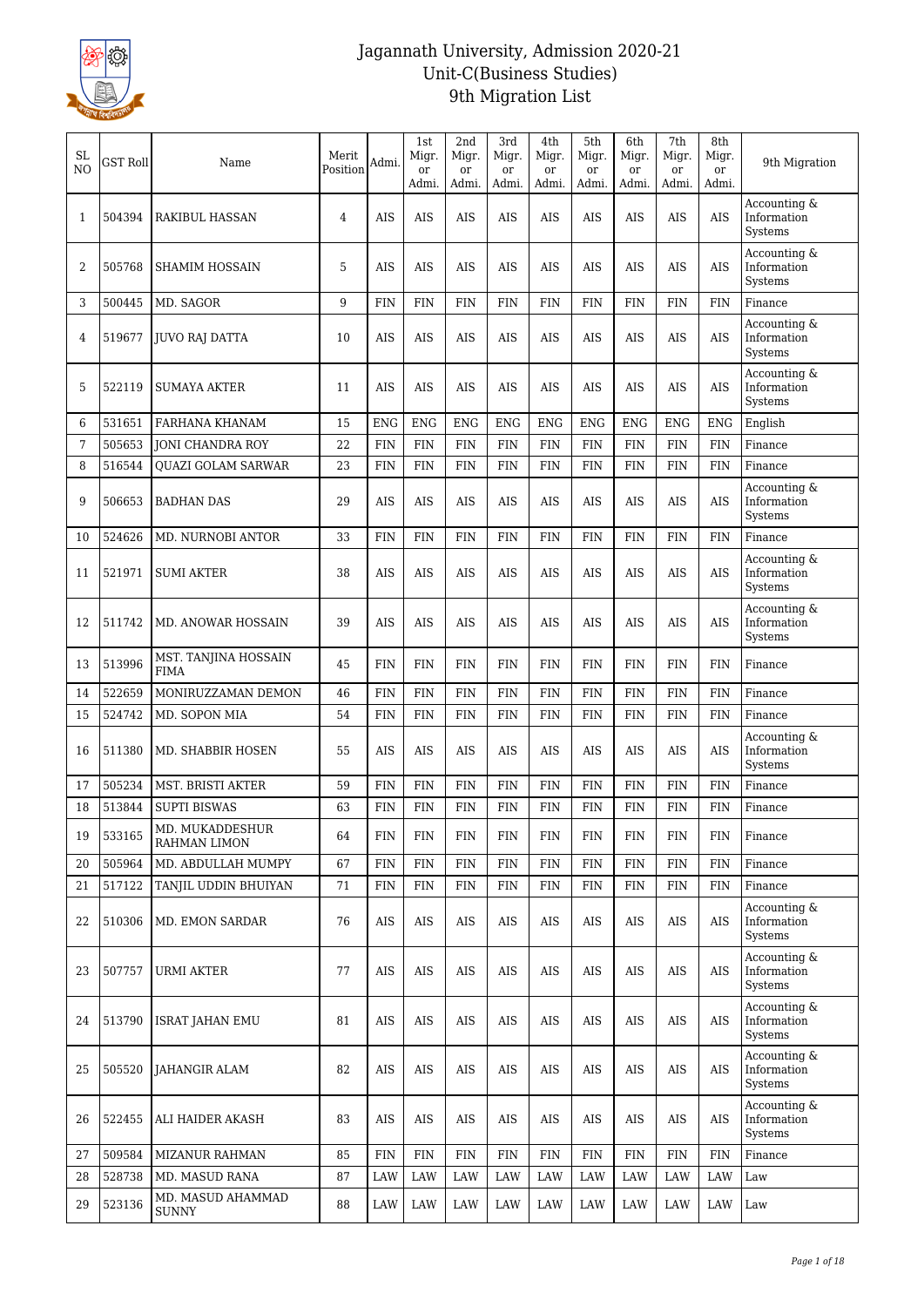

| 30 | 509927 | MUHAMMAD ZARIF        | 90  | <b>FIN</b> | <b>FIN</b> | <b>FIN</b> | <b>FIN</b> | <b>FIN</b> | <b>FIN</b> | <b>FIN</b> | <b>FIN</b> | <b>FIN</b> | Finance                                |
|----|--------|-----------------------|-----|------------|------------|------------|------------|------------|------------|------------|------------|------------|----------------------------------------|
| 31 | 524718 | <b>MD. ABU RAIHAN</b> | 92  | <b>AIS</b> | AIS        | <b>AIS</b> | AIS        | <b>AIS</b> | <b>AIS</b> | <b>AIS</b> | <b>AIS</b> | <b>AIS</b> | Accounting &<br>Information<br>Systems |
| 32 | 500162 | MST. BARSHA KHATUN    | 93  | AIS        | AIS        | <b>AIS</b> | <b>AIS</b> | <b>AIS</b> | <b>AIS</b> | <b>AIS</b> | <b>AIS</b> | <b>AIS</b> | Accounting &<br>Information<br>Systems |
| 33 | 511942 | ABDULLAH PRODHAN      | 95  | AIS        | AIS        | AIS        | AIS        | <b>AIS</b> | <b>AIS</b> | <b>AIS</b> | <b>AIS</b> | AIS        | Accounting &<br>Information<br>Systems |
| 34 | 522380 | MD. HASAN             | 96  | <b>ENG</b> | <b>ENG</b> | <b>ENG</b> | <b>ENG</b> | <b>ENG</b> | <b>ENG</b> | <b>ENG</b> | <b>ENG</b> | <b>ENG</b> | English                                |
| 35 | 521951 | <b>SHELPY AKTER</b>   | 99  | <b>AIS</b> | <b>AIS</b> | <b>AIS</b> | AIS        | <b>AIS</b> | <b>AIS</b> | <b>AIS</b> | <b>AIS</b> | <b>AIS</b> | Accounting &<br>Information<br>Systems |
| 36 | 510370 | MD. FOZLEY RABBI      | 100 | <b>AIS</b> | AIS        | <b>AIS</b> | <b>AIS</b> | <b>AIS</b> | <b>AIS</b> | <b>AIS</b> | <b>AIS</b> | <b>AIS</b> | Accounting &<br>Information<br>Systems |
| 37 | 526055 | ZAHEDUL ISLAM         | 101 | AIS        | AIS        | AIS        | AIS        | AIS        | <b>AIS</b> | <b>AIS</b> | <b>AIS</b> | <b>AIS</b> | Accounting &<br>Information<br>Systems |
| 38 | 510533 | MD. ASHIK ALI         | 106 | LAW        | <b>LAW</b> | LAW        | <b>LAW</b> | LAW        | LAW        | LAW        | LAW        | LAW        | Law                                    |
| 39 | 528739 | ARIFUL ISLAM          | 107 | <b>AIS</b> | AIS        | <b>AIS</b> | <b>AIS</b> | <b>AIS</b> | <b>AIS</b> | <b>AIS</b> | <b>AIS</b> | AIS        | Accounting &<br>Information<br>Systems |
| 40 | 525076 | SHAKIRUL ISLAM        | 108 | <b>FIN</b> | <b>FIN</b> | FIN        | FIN        | <b>FIN</b> | FIN        | <b>FIN</b> | <b>FIN</b> | <b>FIN</b> | Finance                                |
| 41 | 518337 | MD.LIMON              | 110 | AIS        | AIS        | AIS        | AIS        | AIS        | AIS        | AIS        | AIS        | AIS        | Accounting &<br>Information<br>Systems |
| 42 | 519084 | <b>RIPON HOSSAIN</b>  | 118 | <b>FIN</b> | <b>FIN</b> | <b>FIN</b> | <b>FIN</b> | <b>FIN</b> | <b>FIN</b> | <b>FIN</b> | <b>FIN</b> | <b>FIN</b> | Finance                                |
| 43 | 513268 | <b>MEZBA UDDIN</b>    | 119 | <b>FIN</b> | <b>FIN</b> | FIN        | <b>FIN</b> | <b>FIN</b> | <b>FIN</b> | <b>FIN</b> | <b>FIN</b> | <b>FIN</b> | Finance                                |
| 44 | 500462 | MD. RAKIB HOSSAIN     | 120 | AIS        | AIS        | AIS        | AIS        | AIS        | <b>AIS</b> | <b>AIS</b> | <b>AIS</b> | <b>AIS</b> | Accounting &<br>Information<br>Systems |
| 45 | 512137 | <b>RONY AHMED</b>     | 121 | AIS        | AIS        | AIS        | AIS        | AIS        | AIS        | AIS        | AIS        | <b>AIS</b> | Accounting &<br>Information<br>Systems |
| 46 | 507525 | MD. ALI AZGOR         | 122 | <b>FIN</b> | <b>FIN</b> | <b>FIN</b> | <b>FIN</b> | <b>FIN</b> | <b>FIN</b> | <b>FIN</b> | <b>FIN</b> | <b>FIN</b> | Finance                                |
| 47 | 524802 | <b>ANTOR BOSAK</b>    | 124 | <b>FIN</b> | <b>FIN</b> | <b>FIN</b> | <b>FIN</b> | <b>FIN</b> | <b>FIN</b> | <b>FIN</b> | <b>FIN</b> | <b>FIN</b> | Finance                                |
| 48 | 513979 | <b>MORIOM AKTER</b>   | 127 | <b>FIN</b> | <b>FIN</b> | <b>FIN</b> | <b>FIN</b> | <b>FIN</b> | <b>FIN</b> | <b>FIN</b> | <b>FIN</b> | <b>FIN</b> | Finance                                |
| 49 | 529875 | MD. HRIDOY HOSSAIN    | 130 | LAW        | LAW        | LAW        | LAW        | LAW        | LAW        | LAW        | LAW        | LAW        | Law                                    |
| 50 | 502735 | <b>SAMIRON ROY</b>    | 133 | <b>ENG</b> | <b>ENG</b> | <b>ENG</b> | <b>ENG</b> | <b>ENG</b> | <b>ENG</b> | <b>ENG</b> | <b>ENG</b> | <b>ENG</b> | English                                |
| 51 | 531028 | SAYLA KHANAM          | 136 | AIS        | $\rm{AIS}$ | <b>AIS</b> | AIS        | <b>AIS</b> | <b>AIS</b> | <b>AIS</b> | AIS        | AIS        | Accounting &<br>Information<br>Systems |
| 52 | 531345 | MD. SAJIB MOLLA       | 141 | AIS        | AIS        | AIS        | AIS        | <b>AIS</b> | <b>AIS</b> | AIS        | AIS        | AIS        | Accounting &<br>Information<br>Systems |
| 53 | 500452 | MAHABUB ALAM          | 143 | AIS        | AIS        | AIS        | AIS        | AIS        | AIS        | AIS        | AIS        | AIS        | Accounting &<br>Information<br>Systems |
| 54 | 509013 | SHAHED MAHMUD         | 144 | <b>FIN</b> | <b>FIN</b> | FIN        | FIN        | FIN        | FIN        | <b>FIN</b> | <b>FIN</b> | <b>FIN</b> | Finance                                |
| 55 | 502532 | TAYEBA JANNAT         | 149 | AIS        | AIS        | AIS        | AIS        | AIS        | AIS        | <b>AIS</b> | AIS        | <b>AIS</b> | Accounting &<br>Information<br>Systems |
| 56 | 517854 | MD. HASIB             | 150 | AIS        | AIS        | AIS        | AIS        | <b>AIS</b> | AIS        | AIS        | AIS        | AIS        | Accounting &<br>Information<br>Systems |
| 57 | 500601 | ANUPAM GHOSH          | 151 | <b>FIN</b> | <b>FIN</b> | <b>FIN</b> | <b>FIN</b> | <b>FIN</b> | FIN        | <b>FIN</b> | <b>FIN</b> | <b>FIN</b> | Finance                                |
| 58 | 527696 | MD. AKASH HOSSAIN     | 153 | <b>FIN</b> | <b>FIN</b> | FIN        | FIN        | <b>FIN</b> | FIN        | <b>FIN</b> | <b>FIN</b> | <b>FIN</b> | Finance                                |
| 59 | 527097 | THAMID AWSAF RIAD     | 154 | <b>AIS</b> | $\rm AIS$  | AIS        | $\rm AIS$  | <b>AIS</b> | <b>AIS</b> | <b>AIS</b> | <b>AIS</b> | AIS        | Accounting &<br>Information<br>Systems |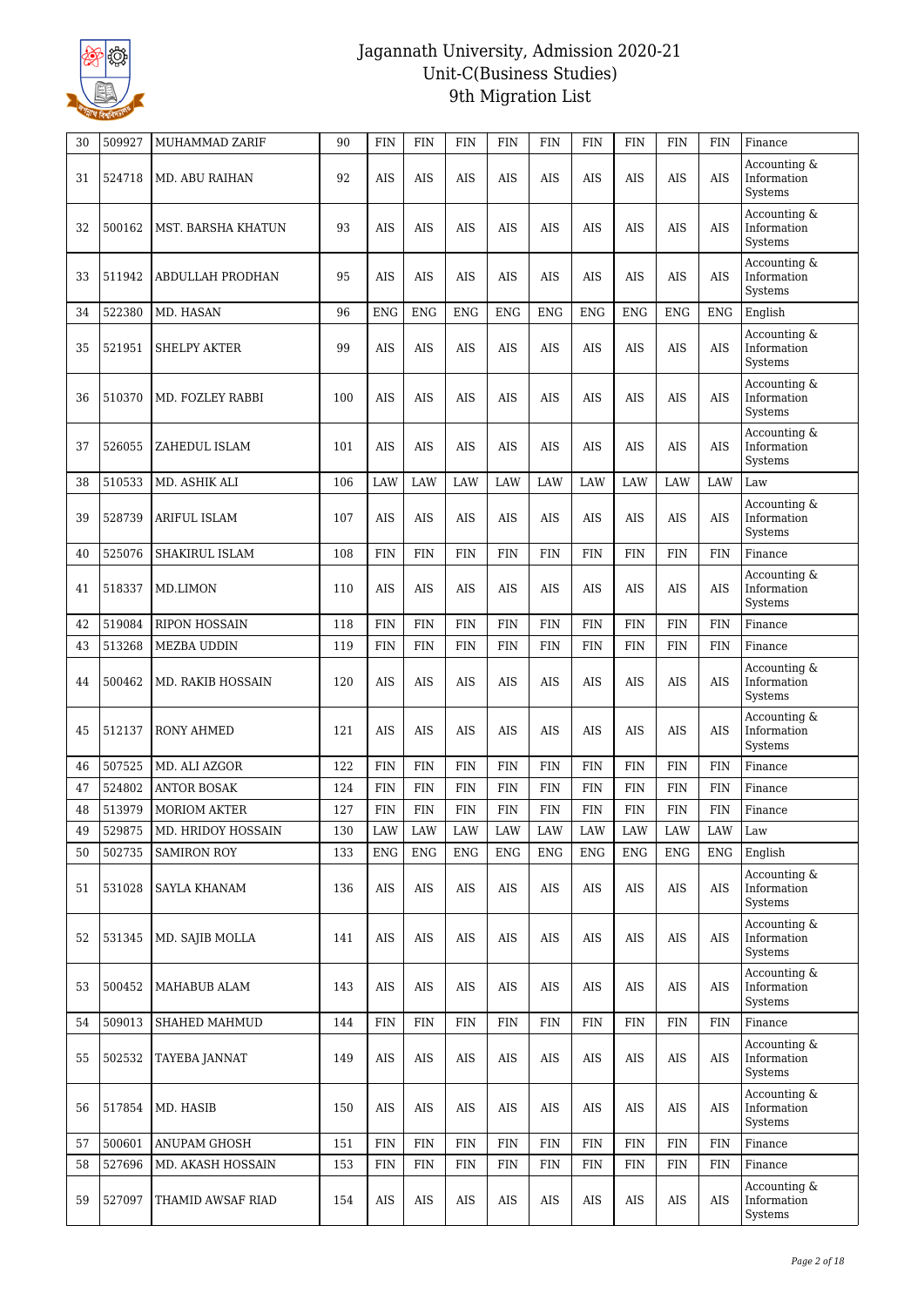

| 60 | 529253 | MOST. TASMIN JAHAN<br><b>SWEETY</b> | 155     | AIS         | <b>AIS</b>  | <b>AIS</b>  | <b>AIS</b>  | <b>AIS</b>  | <b>AIS</b>  | <b>AIS</b>  | <b>AIS</b>  | <b>AIS</b>  | Accounting &<br>Information<br>Systems |
|----|--------|-------------------------------------|---------|-------------|-------------|-------------|-------------|-------------|-------------|-------------|-------------|-------------|----------------------------------------|
| 61 | 529801 | MD. MOMINAR RAHMAN<br><b>MUNNA</b>  | 160     | LAW         | LAW         | LAW         | LAW         | LAW         | LAW         | LAW         | LAW         | LAW         | Law                                    |
| 62 | 500144 | MST. SANJIDA PARVIN MIM             | 163     | AIS         | AIS         | AIS         | AIS         | AIS         | <b>AIS</b>  | AIS         | <b>AIS</b>  | <b>AIS</b>  | Accounting &<br>Information<br>Systems |
| 63 | 522948 | MD. HELAL UDDIN                     | 164     | <b>FIN</b>  | <b>FIN</b>  | <b>FIN</b>  | <b>FIN</b>  | <b>FIN</b>  | <b>FIN</b>  | <b>FIN</b>  | <b>FIN</b>  | <b>FIN</b>  | Finance                                |
| 64 | 521044 | <b>FAHIM SHAHREAR</b>               | 169     | <b>MKT</b>  | <b>MKT</b>  | <b>MKT</b>  | <b>MKT</b>  | <b>MKT</b>  | <b>MKT</b>  | <b>MKT</b>  | <b>MKT</b>  | <b>MKT</b>  | Marketing                              |
| 65 | 522614 | MD. KAWSER ALAM                     | 173     | <b>ENG</b>  | <b>ENG</b>  | <b>ENG</b>  | <b>ENG</b>  | <b>ENG</b>  | <b>ENG</b>  | <b>ENG</b>  | <b>ENG</b>  | <b>ENG</b>  | English                                |
| 66 | 524909 | TAIP AHMED MOON                     | 174     | <b>AIS</b>  | <b>AIS</b>  | AIS         | AIS         | <b>AIS</b>  | <b>AIS</b>  | <b>AIS</b>  | <b>AIS</b>  | <b>AIS</b>  | Accounting &<br>Information<br>Systems |
| 67 | 519553 | <b>BIJOY BANIK</b>                  | 177     | <b>FIN</b>  | <b>FIN</b>  | <b>FIN</b>  | <b>FIN</b>  | <b>FIN</b>  | <b>FIN</b>  | <b>FIN</b>  | <b>FIN</b>  | <b>FIN</b>  | Finance                                |
| 68 | 504384 | KAUSAR HOSSAIN                      | 178     | AIS         | <b>AIS</b>  | AIS         | AIS         | <b>AIS</b>  | <b>AIS</b>  | AIS         | <b>AIS</b>  | <b>AIS</b>  | Accounting &<br>Information<br>Systems |
| 69 | 502872 | <b>MD SELIM TARAFDER</b>            | 180     | LAW         | LAW         | LAW         | LAW         | LAW         | LAW         | LAW         | LAW         | LAW         | Law                                    |
| 70 | 524433 | TOMALIKA AKTHER                     | 184     | <b>AIS</b>  | <b>AIS</b>  | <b>AIS</b>  | <b>AIS</b>  | <b>AIS</b>  | <b>AIS</b>  | <b>AIS</b>  | <b>AIS</b>  | <b>AIS</b>  | Accounting &<br>Information<br>Systems |
| 71 | 516566 | MOHAMMAD MAHERAB<br><b>HOSSAIN</b>  | 185     | <b>MGT</b>  | <b>MGT</b>  | <b>MGT</b>  | <b>MGT</b>  | <b>MGT</b>  | <b>MGT</b>  | <b>MGT</b>  | <b>MGT</b>  | <b>MGT</b>  | Management<br>Studies                  |
| 72 | 527699 | <b>MAHABUR RAHMAN</b>               | 186     | <b>FIN</b>  | <b>FIN</b>  | <b>FIN</b>  | <b>FIN</b>  | <b>FIN</b>  | <b>FIN</b>  | <b>FIN</b>  | <b>FIN</b>  | <b>FIN</b>  | Finance                                |
| 73 | 500388 | MD RANA ISLAM                       | 189     | AIS         | AIS         | AIS         | AIS         | AIS         | AIS         | AIS         | AIS         | <b>AIS</b>  | Accounting &<br>Information<br>Systems |
| 74 | 519138 | NOOR MOHAMMAD                       | 190     | <b>FIN</b>  | <b>FIN</b>  | <b>FIN</b>  | <b>FIN</b>  | <b>FIN</b>  | <b>FIN</b>  | <b>FIN</b>  | <b>FIN</b>  | <b>FIN</b>  | Finance                                |
| 75 | 502918 | MRINAL SINGHO                       | 194     | <b>MKT</b>  | <b>MKT</b>  | <b>MKT</b>  | <b>MKT</b>  | <b>MKT</b>  | <b>MKT</b>  | <b>MKT</b>  | <b>MKT</b>  | <b>MKT</b>  | Marketing                              |
| 76 | 527768 | MONIRUZZAMAN                        | 200     | AIS         | AIS         | AIS         | AIS         | AIS         | AIS         | AIS         | AIS         | <b>AIS</b>  | Accounting &<br>Information<br>Systems |
| 77 | 528708 | MD. ABDUL MOMIN KHAN                | 201     | <b>FIN</b>  | <b>FIN</b>  | <b>FIN</b>  | <b>FIN</b>  | <b>FIN</b>  | <b>FIN</b>  | <b>FIN</b>  | <b>FIN</b>  | <b>FIN</b>  | Finance                                |
| 78 | 500419 | <b>MD.EMON HOSSAIN</b>              | 204     | <b>FIN</b>  | <b>FIN</b>  | <b>FIN</b>  | <b>FIN</b>  | <b>FIN</b>  | <b>FIN</b>  | <b>FIN</b>  | <b>FIN</b>  | <b>FIN</b>  | Finance                                |
| 79 | 516633 | ABEDUR RAHMAN                       | 206     | AIS         | AIS         | <b>AIS</b>  | AIS         | AIS         | AIS         | AIS         | AIS         | AIS         | Accounting &<br>Information<br>Systems |
| 80 |        | 524419 JINNATUN NOOR ARPA           | $207\,$ | ${\rm FIN}$ | ${\rm FIN}$ | ${\rm FIN}$ | ${\rm FIN}$ | ${\rm FIN}$ | ${\rm FIN}$ | ${\rm FIN}$ | ${\rm FIN}$ | ${\rm FIN}$ | Finance                                |
| 81 | 533189 | BISHAL NANDI                        | 208     | <b>MGT</b>  | MGT         | MGT         | MGT         | MGT         | MGT         | MGT         | MGT         | <b>MGT</b>  | Management<br>Studies                  |
| 82 | 502233 | MD. HAFIZUR RAHMAN                  | 209     | LAW         | LAW         | LAW         | LAW         | LAW         | LAW         | LAW         | LAW         | LAW         | Law                                    |
| 83 | 516320 | NOWROSE FARHAN ALVY                 | 211     | <b>FIN</b>  | <b>FIN</b>  | <b>FIN</b>  | <b>FIN</b>  | <b>FIN</b>  | <b>FIN</b>  | <b>FIN</b>  | <b>FIN</b>  | <b>FIN</b>  | Finance                                |
| 84 | 514012 | <b>SUSMITA DABNATH</b>              | 213     | FIN         | <b>FIN</b>  | <b>FIN</b>  | <b>FIN</b>  | <b>FIN</b>  | <b>FIN</b>  | <b>FIN</b>  | <b>FIN</b>  | <b>FIN</b>  | Finance                                |
| 85 | 529642 | <b>MD. ABU BAKAR SIDDIOUE</b>       | 214     | AIS         | AIS         | AIS         | AIS         | AIS         | AIS         | AIS         | AIS         | AIS         | Accounting &<br>Information<br>Systems |
| 86 | 506765 | MD. SAKIB MAHMUD<br>SABBIR          | 215     | AIS         | AIS         | AIS         | AIS         | <b>AIS</b>  | AIS         | AIS         | AIS         | <b>AIS</b>  | Accounting &<br>Information<br>Systems |
| 87 | 510920 | MD. RAKIBUL HASAN                   | 216     | AIS         | AIS         | AIS         | AIS         | AIS         | AIS         | AIS         | AIS         | AIS         | Accounting &<br>Information<br>Systems |
| 88 | 518369 | <b>EMON</b>                         | 222     | AIS         | AIS         | AIS         | AIS         | AIS         | AIS         | AIS         | AIS         | AIS         | Accounting &<br>Information<br>Systems |
| 89 | 508166 | MARIYA MURSHIDA                     | 226     | AIS         | <b>AIS</b>  | AIS         | AIS         | <b>AIS</b>  | <b>AIS</b>  | <b>AIS</b>  | <b>AIS</b>  | <b>AIS</b>  | Accounting &<br>Information<br>Systems |
| 90 | 524629 | MD.PARVES ISLAM DURJOY              | 229     | FIN         | <b>FIN</b>  | <b>FIN</b>  | <b>FIN</b>  | <b>FIN</b>  | <b>FIN</b>  | <b>FIN</b>  | <b>FIN</b>  | <b>FIN</b>  | Finance                                |
| 91 | 531712 | <b>RUNA AKTER</b>                   | 231     | FIN         | <b>FIN</b>  | <b>FIN</b>  | FIN         | <b>FIN</b>  | <b>FIN</b>  | <b>FIN</b>  | <b>FIN</b>  | <b>FIN</b>  | Finance                                |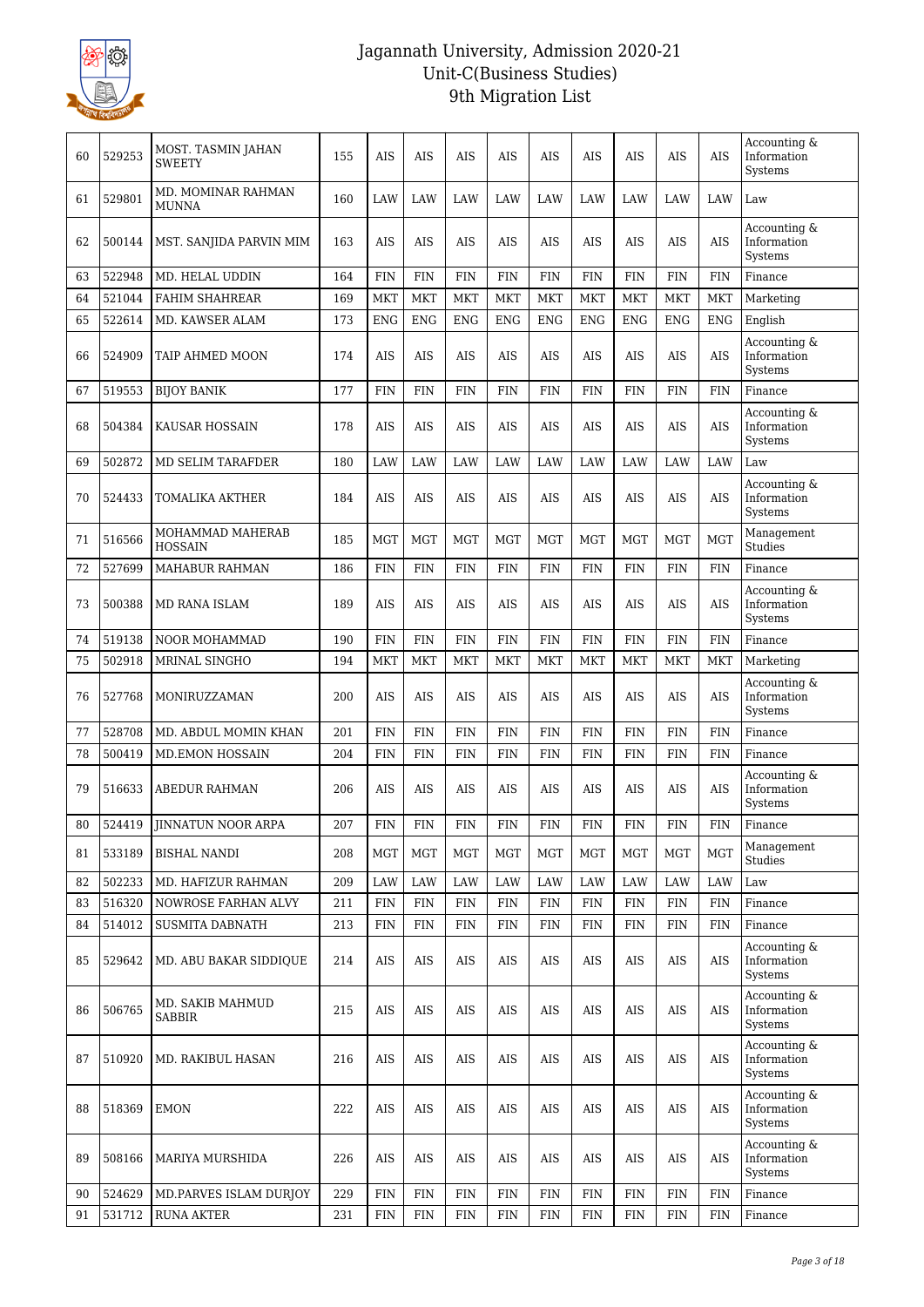

| 92  | 526310 | <b>JAHEDUR RAHMAN</b>           | 238 | AIS        | AIS        | AIS        | AIS        | AIS        | AIS        | AIS        | AIS        | <b>AIS</b> | Accounting &<br>Information<br>Systems                         |
|-----|--------|---------------------------------|-----|------------|------------|------------|------------|------------|------------|------------|------------|------------|----------------------------------------------------------------|
| 93  | 505598 | NURHANA SADIA                   | 239 | AIS        | AIS        | AIS        | AIS        | AIS        | AIS        | AIS        | AIS        | AIS        | Accounting &<br>Information<br>Systems                         |
| 94  | 505864 | MD. ASIB HOSSAIN MOHON          | 241 | <b>FIN</b> | <b>FIN</b> | <b>FIN</b> | <b>FIN</b> | <b>FIN</b> | <b>FIN</b> | <b>FIN</b> | <b>FIN</b> | <b>FIN</b> | Finance                                                        |
| 95  | 505663 | MD. MORSALIN PRAMANIK           | 244 | <b>FIN</b> | <b>FIN</b> | <b>FIN</b> | <b>FIN</b> | <b>FIN</b> | <b>FIN</b> | <b>FIN</b> | <b>FIN</b> | <b>FIN</b> | Finance                                                        |
| 96  | 522550 | RIDOY HASAN                     | 247 | LAW        | LAW        | LAW        | LAW        | LAW        | LAW        | LAW        | LAW        | LAW        | Law                                                            |
| 97  | 517669 | <b>UDDIP DEY</b>                | 248 | AIS        | AIS        | AIS        | <b>AIS</b> | <b>AIS</b> | AIS        | AIS        | <b>AIS</b> | AIS        | Accounting &<br>Information<br>Systems                         |
| 98  | 512442 | <b>FATEMA AKTHER</b>            | 250 | <b>FIN</b> | <b>FIN</b> | <b>FIN</b> | <b>FIN</b> | <b>FIN</b> | <b>FIN</b> | <b>FIN</b> | <b>FIN</b> | <b>FIN</b> | Finance                                                        |
| 99  | 503592 | <b>ASHIKUR RAHMAN</b>           | 254 | AIS        | AIS        | <b>AIS</b> | AIS        | <b>AIS</b> | <b>AIS</b> | <b>AIS</b> | <b>AIS</b> | <b>AIS</b> | Accounting &<br>Information<br>Systems                         |
| 100 | 518344 | MD. SAJID                       | 258 | AIS        | AIS        | AIS        | AIS        | AIS        | AIS        | AIS        | AIS        | AIS        | Accounting &<br>Information<br>Systems                         |
| 101 | 509891 | S. M. REJAUL KARIM              | 260 | AIS        | <b>AIS</b> | <b>AIS</b> | <b>AIS</b> | <b>AIS</b> | <b>AIS</b> | <b>AIS</b> | <b>AIS</b> | <b>AIS</b> | Accounting &<br>Information<br>Systems                         |
| 102 | 522684 | SHAHEEL MOHAMMED<br><b>SHAD</b> | 261 | AIS        | AIS        | <b>AIS</b> | $\rm{AIS}$ | <b>AIS</b> | <b>AIS</b> | <b>AIS</b> | <b>AIS</b> | <b>AIS</b> | Accounting &<br>Information<br>Systems                         |
| 103 | 513686 | YEASIN ARAFATH                  | 262 | <b>AIS</b> | <b>FIN</b> | FIN        | <b>FIN</b> | <b>FIN</b> | <b>FIN</b> | FIN        | <b>FIN</b> | <b>FIN</b> | Finance                                                        |
| 104 | 516902 | PRONOY SARKER                   | 263 | AIS        | AIS        | AIS        | AIS        | AIS        | AIS        | AIS        | AIS        | AIS        | Accounting &<br>Information<br>Systems                         |
| 105 | 514420 | MOST. ARJUDA AKTER TIHA         | 264 | AIS        | AIS        | <b>AIS</b> | AIS        | <b>AIS</b> | AIS        | <b>AIS</b> | <b>AIS</b> | <b>AIS</b> | Accounting &<br>$\label{eq:nontrivial} Information$<br>Systems |
| 106 | 500360 | ISHRAT JAHAN NOURIN             | 265 | AIS        | <b>AIS</b> | <b>AIS</b> | <b>AIS</b> | <b>AIS</b> | <b>AIS</b> | <b>AIS</b> | <b>AIS</b> | <b>AIS</b> | Accounting &<br>Information<br>Systems                         |
| 107 | 531785 | SIFAT ARA DIBA                  | 266 | LAW        | LAW        | LAW        | LAW        | LAW        | LAW        | LAW        | LAW        | LAW        | Law                                                            |
| 108 | 527053 | MOSHARAF FAHIM                  | 267 | AIS        | AIS        | AIS        | AIS        | <b>AIS</b> | AIS        | AIS        | AIS        | <b>AIS</b> | Accounting &<br>Information<br>Systems                         |
| 109 |        | 527377 AMINUL ISLAM NIHAT       | 268 | MGT        | MGT        | MGT        | MGT        | MGT        | MGT        | MGT        | MGT        | MGT        | Management<br>Studies                                          |
| 110 | 529677 | MD. RUHUL AMIN SARKAR           | 269 | AIS        | AIS        | <b>AIS</b> | AIS        | <b>AIS</b> | <b>AIS</b> | <b>AIS</b> | AIS        | <b>AIS</b> | Accounting &<br>Information<br>Systems                         |
| 111 | 518438 | <b>SOVOTH DAS</b>               | 271 | AIS        | AIS        | AIS        | AIS        | AIS        | AIS        | AIS        | AIS        | AIS        | Accounting &<br>Information<br>Systems                         |
| 112 | 516483 | MD. MEHADI HASSAN               | 274 | AIS        | AIS        | AIS        | AIS        | AIS        | AIS        | AIS        | AIS        | AIS        | Accounting &<br>Information<br>Systems                         |
| 113 | 511562 | HABIBA ISLAM                    | 276 | <b>ENG</b> | AIS        | <b>AIS</b> | <b>AIS</b> | <b>AIS</b> | <b>AIS</b> | <b>AIS</b> | <b>AIS</b> | <b>AIS</b> | Accounting &<br>Information<br>Systems                         |
| 114 | 522754 | SOHEL HOSSAIN                   | 278 | <b>MGT</b> | AIS        | AIS        | AIS        | AIS        | AIS        | AIS        | AIS        | AIS        | Accounting &<br>Information<br>Systems                         |
| 115 | 500368 | <b>NUPUR</b>                    | 281 | <b>MGT</b> | FIN        | FIN        | FIN        | <b>FIN</b> | <b>FIN</b> | FIN        | <b>FIN</b> | <b>FIN</b> | Finance                                                        |
| 116 | 505654 | MD. FARIDUL ISLAM               | 284 | <b>MGT</b> | AIS        | AIS        | AIS        | AIS        | AIS        | AIS        | AIS        | AIS        | Accounting &<br>Information<br>Systems                         |
| 117 | 501793 | MRIHONJOL KARMAKAR DIP          | 285 | ECO        | <b>FIN</b> | <b>FIN</b> | <b>FIN</b> | <b>FIN</b> | <b>FIN</b> | <b>FIN</b> | <b>FIN</b> | <b>FIN</b> | Finance                                                        |
| 118 | 525163 | MD ABDULLAH                     | 287 | LAW        | LAW        | LAW        | LAW        | LAW        | LAW        | LAW        | LAW        | LAW        | Law                                                            |
| 119 | 504727 | MD. AL SAHARIAR SHAWON          | 288 | <b>MKT</b> | <b>FIN</b> | FIN        | FIN        | <b>FIN</b> | <b>FIN</b> | FIN        | <b>FIN</b> | <b>FIN</b> | Finance                                                        |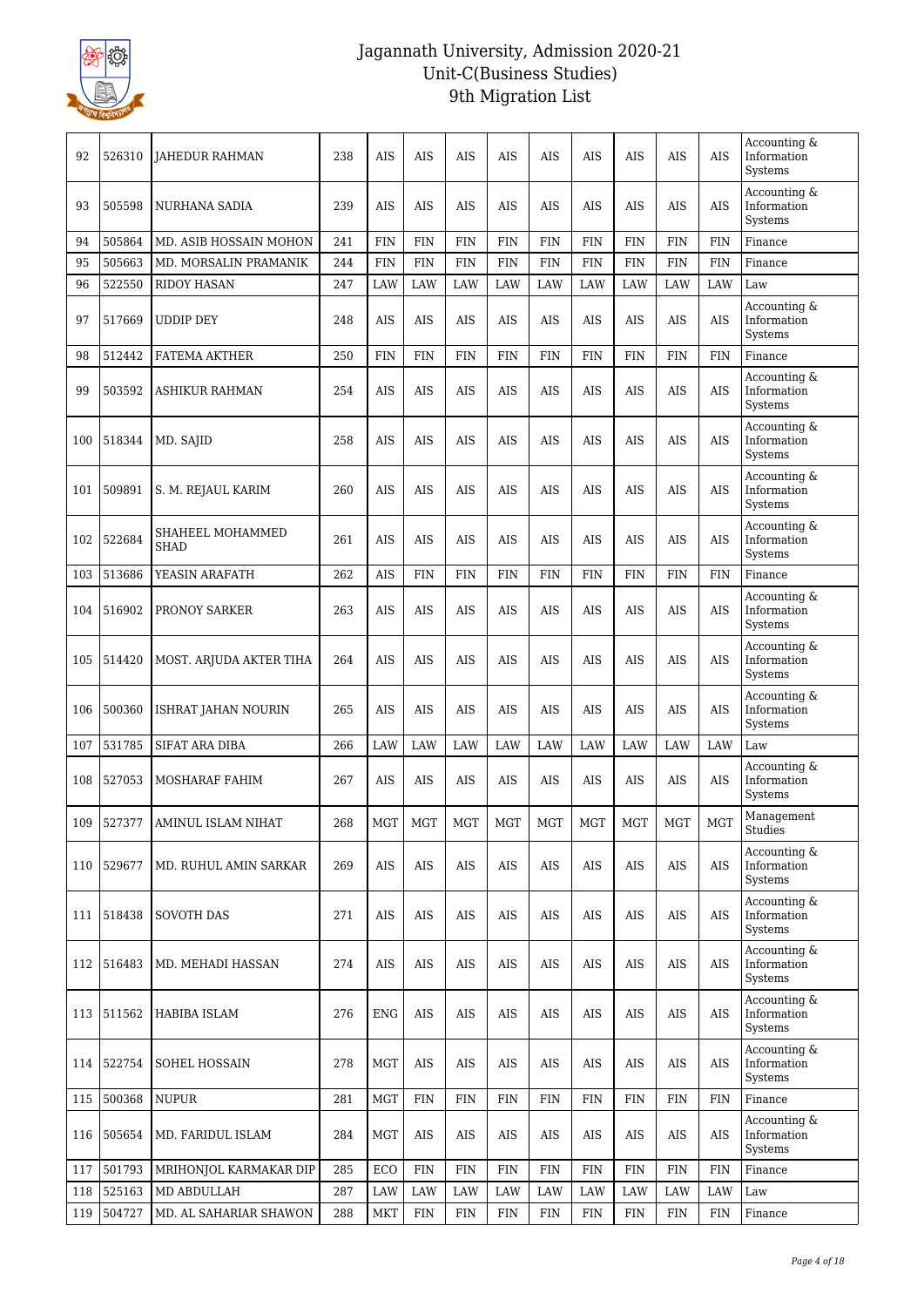

| 120 | 517857 | MD. ALIF                             | 289 | <b>MGT</b> | <b>FIN</b> | <b>FIN</b> | <b>FIN</b> | <b>FIN</b> | <b>FIN</b> | <b>FIN</b> | <b>FIN</b> | <b>FIN</b> | Finance                                |
|-----|--------|--------------------------------------|-----|------------|------------|------------|------------|------------|------------|------------|------------|------------|----------------------------------------|
| 121 | 510325 | MD. JOHURUL ISLAM JONY               | 291 | <b>ENG</b> | <b>ENG</b> | <b>ENG</b> | <b>ENG</b> | <b>ENG</b> | <b>ENG</b> | <b>ENG</b> | <b>ENG</b> | <b>ENG</b> | English                                |
| 122 | 504545 | MAHBUBUR RAHMAN<br><b>AKASH</b>      | 293 | <b>MGT</b> | AIS        | AIS        | AIS        | <b>AIS</b> | <b>AIS</b> | <b>AIS</b> | <b>AIS</b> | <b>AIS</b> | Accounting &<br>Information<br>Systems |
| 123 | 505960 | MD. SUMON                            | 294 | LAW        | LAW        | LAW        | LAW        | LAW        | LAW        | LAW        | LAW        | LAW        | Law                                    |
| 124 | 524775 | AKIBE AHMED HEMEL                    | 296 | <b>MKT</b> | AIS        | AIS        | AIS        | AIS        | AIS        | AIS        | AIS        | AIS        | Accounting &<br>Information<br>Systems |
| 125 | 506748 | <b>MD. ASADUL SARKER</b>             | 297 | LAW        | LAW        | LAW        | LAW        | LAW        | LAW        | LAW        | LAW        | LAW        | Law                                    |
| 126 | 525005 | MD. NAZMUL ISLAM SHOVO               | 299 | <b>MGT</b> | AIS        | <b>AIS</b> | AIS        | <b>AIS</b> | <b>AIS</b> | <b>AIS</b> | <b>AIS</b> | <b>AIS</b> | Accounting &<br>Information<br>Systems |
| 127 | 507709 | FATEMA TUJ JOHURA ANIKA              | 303 | <b>MKT</b> | <b>FIN</b> | <b>FIN</b> | <b>FIN</b> | <b>FIN</b> | <b>FIN</b> | <b>FIN</b> | <b>FIN</b> | <b>FIN</b> | Finance                                |
| 128 | 510252 | MD. SHAH NAWAJ                       | 304 | ECO        | <b>ENG</b> | <b>ENG</b> | <b>ENG</b> | <b>ENG</b> | <b>ENG</b> | <b>ENG</b> | ENG        | <b>ENG</b> | English                                |
| 129 | 528530 | MST. TASNIA TABASSUM<br><b>BITTO</b> | 308 | <b>MGT</b> | <b>FIN</b> | <b>FIN</b> | <b>FIN</b> | <b>FIN</b> | <b>FIN</b> | <b>FIN</b> | <b>FIN</b> | <b>FIN</b> | Finance                                |
| 130 | 530372 | <b>RANA HOSSAIN SAGOR</b>            | 310 | LAN        | <b>LAW</b> | LAW        | <b>LAW</b> | LAW        | LAW        | LAW        | LAW        | <b>LAW</b> | Law                                    |
| 131 | 514387 | <b>SONIA AKTER</b>                   | 311 | <b>MKT</b> | AIS        | AIS        | AIS        | AIS        | AIS        | AIS        | <b>AIS</b> | AIS        | Accounting &<br>Information<br>Systems |
| 132 | 517414 | <b>HIRA MIA</b>                      | 312 | <b>MGT</b> | AIS        | AIS        | AIS        | AIS        | AIS        | AIS        | <b>AIS</b> | AIS        | Accounting &<br>Information<br>Systems |
| 133 | 511779 | MD. ARFUZ                            | 313 | <b>MGT</b> | <b>FIN</b> | <b>FIN</b> | <b>FIN</b> | <b>FIN</b> | <b>FIN</b> | <b>FIN</b> | <b>FIN</b> | <b>FIN</b> | Finance                                |
| 134 | 513649 | AKIDUL ISLAM                         | 314 | <b>MGT</b> | <b>FIN</b> | <b>FIN</b> | <b>FIN</b> | <b>FIN</b> | <b>FIN</b> | <b>FIN</b> | <b>FIN</b> | <b>FIN</b> | Finance                                |
| 135 | 526318 | <b>ASHIKUR ROHMAN</b>                | 316 | <b>MGT</b> | <b>FIN</b> | <b>FIN</b> | <b>FIN</b> | <b>FIN</b> | <b>FIN</b> | <b>FIN</b> | <b>FIN</b> | <b>FIN</b> | Finance                                |
| 136 | 510865 | <b>MD. SAROWAR HOSSAIN</b>           | 317 | <b>MGT</b> | <b>MGT</b> | <b>MGT</b> | <b>MGT</b> | MGT        | <b>MGT</b> | MGT        | <b>MGT</b> | <b>MGT</b> | Management<br>Studies                  |
| 137 | 527957 | MD. ABRAR HOSSAIN<br><b>SAHAD</b>    | 318 | <b>MGT</b> | <b>AIS</b> | AIS        | AIS        | AIS        | AIS        | AIS        | AIS        | <b>AIS</b> | Accounting &<br>Information<br>Systems |
| 138 | 518252 | MD. RIFAT HASAN REAL                 | 319 | <b>MKT</b> | <b>FIN</b> | <b>FIN</b> | <b>FIN</b> | <b>FIN</b> | <b>FIN</b> | <b>FIN</b> | <b>FIN</b> | <b>FIN</b> | Finance                                |
| 139 | 510031 | <b>AUNKITA SARKAR</b>                | 322 | <b>MGT</b> | <b>MGT</b> | <b>MGT</b> | <b>MGT</b> | MGT        | MGT        | MGT        | <b>MGT</b> | <b>MGT</b> | Management<br>Studies                  |
| 140 | 516527 | <b>ABU SHAFAET</b>                   | 323 | <b>MGT</b> | <b>FIN</b> | <b>FIN</b> | <b>FIN</b> | <b>FIN</b> | <b>FIN</b> | <b>FIN</b> | <b>FIN</b> | <b>FIN</b> | Finance                                |
|     |        | 141   514154   RABEYA ISLAM          | 324 | <b>MGT</b> | AIS        | <b>AIS</b> | AIS        | <b>AIS</b> | <b>AIS</b> | <b>AIS</b> | <b>AIS</b> | AIS        | Accounting &<br>Information<br>Systems |
| 142 | 510637 | MD. ABDUR RAHIM                      | 326 | <b>MGT</b> | AIS        | <b>AIS</b> | AIS        | AIS        | AIS        | AIS        | <b>AIS</b> | <b>AIS</b> | Accounting &<br>Information<br>Systems |
| 143 | 504485 | MD. S.M. SABBIR                      | 327 | <b>MGT</b> | AIS        | AIS        | AIS        | AIS        | AIS        | AIS        | AIS        | <b>AIS</b> | Accounting &<br>Information<br>Systems |
| 144 | 519725 | SHURA SARKAR ALBON                   | 329 | <b>MGT</b> | <b>AIS</b> | <b>AIS</b> | <b>AIS</b> | <b>AIS</b> | <b>AIS</b> | <b>AIS</b> | <b>AIS</b> | <b>AIS</b> | Accounting &<br>Information<br>Systems |
| 145 | 520471 | RASEL MIA RINKON                     | 330 | <b>MGT</b> | AIS        | <b>AIS</b> | AIS        | AIS        | AIS        | AIS        | AIS        | AIS        | Accounting &<br>Information<br>Systems |
| 146 | 504283 | PREETY BEGUM                         | 332 | <b>MGT</b> | FIN        | <b>FIN</b> | <b>FIN</b> | <b>FIN</b> | <b>FIN</b> | FIN        | FIN        | <b>FIN</b> | Finance                                |
| 147 | 505797 | PARTHO SAHA                          | 334 | <b>MKT</b> | <b>FIN</b> | <b>FIN</b> | <b>FIN</b> | <b>FIN</b> | <b>FIN</b> | <b>FIN</b> | <b>FIN</b> | <b>FIN</b> | Finance                                |
| 148 | 505242 | MARIA AKTHER METHILA                 | 335 | <b>MKT</b> | AIS        | AIS        | AIS        | AIS        | AIS        | AIS        | AIS        | AIS        | Accounting &<br>Information<br>Systems |
| 149 | 512123 | MD. ASRAFUL ISLAM                    | 336 | <b>MGT</b> | AIS        | <b>AIS</b> | AIS        | <b>AIS</b> | AIS        | <b>AIS</b> | AIS        | <b>AIS</b> | Accounting &<br>Information<br>Systems |
| 150 | 504633 | HOSSAIN MIA                          | 337 | <b>MGT</b> | AIS        | AIS        | AIS        | AIS        | AIS        | AIS        | AIS        | AIS        | Accounting &<br>Information<br>Systems |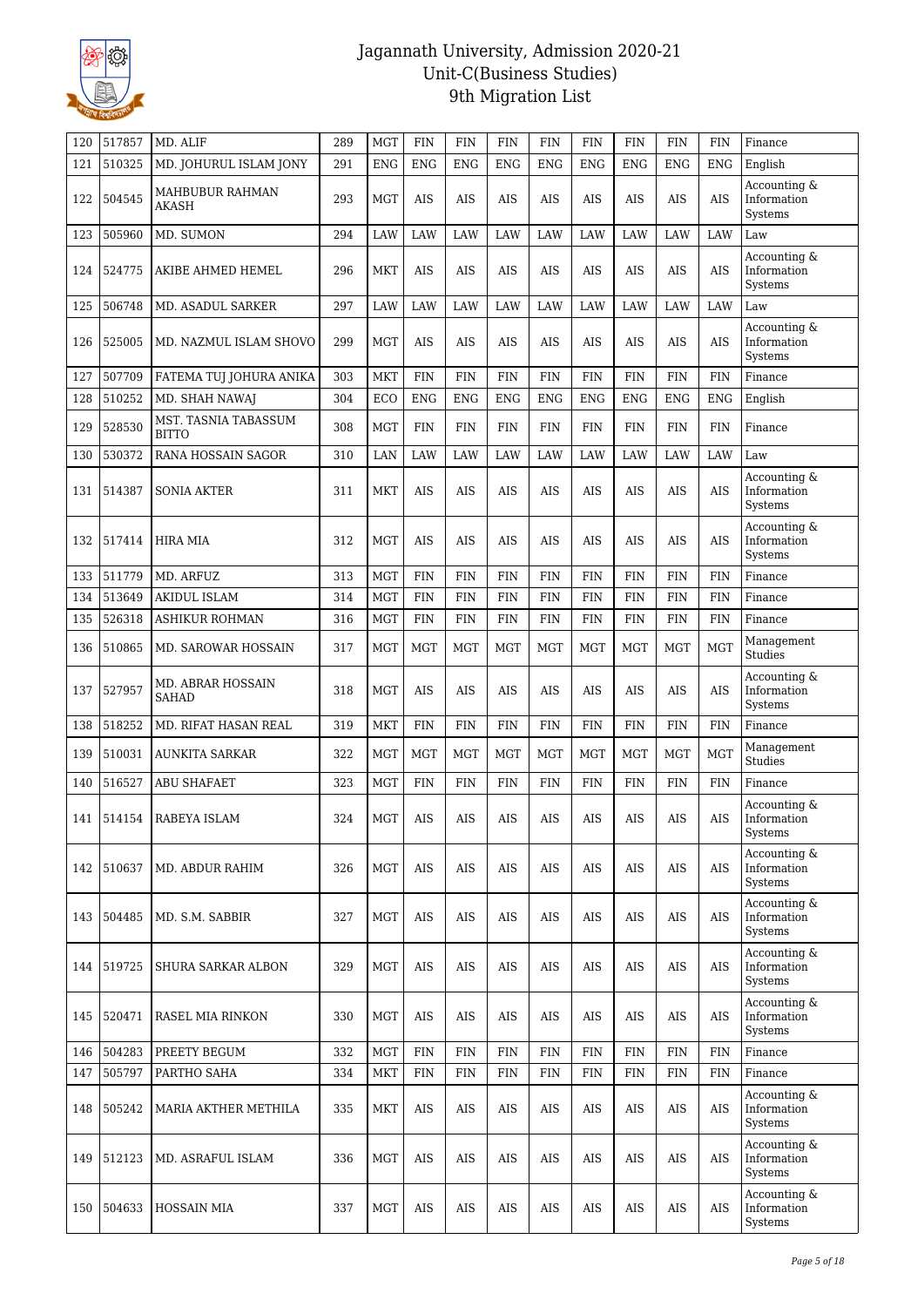

| 151 | 528048 | MD. EYASIN                 | 338 | <b>MGT</b> | AIS        | <b>AIS</b> | <b>AIS</b> | <b>AIS</b> | <b>AIS</b> | <b>AIS</b> | <b>AIS</b> | <b>AIS</b>  | Accounting &<br>Information<br>Systems |
|-----|--------|----------------------------|-----|------------|------------|------------|------------|------------|------------|------------|------------|-------------|----------------------------------------|
| 152 | 513162 | DALIM CHANDRA DAS          | 339 | <b>MGT</b> | <b>FIN</b> | FIN        | <b>FIN</b> | <b>FIN</b> | <b>FIN</b> | <b>FIN</b> | <b>FIN</b> | <b>FIN</b>  | Finance                                |
| 153 | 518832 | <b>FAHADUL ISLAM</b>       | 340 | <b>MGT</b> | AIS        | AIS        | AIS        | AIS        | <b>AIS</b> | <b>AIS</b> | <b>AIS</b> | AIS         | Accounting &<br>Information<br>Systems |
| 154 | 512257 | <b>MD. NAYEM HASAN</b>     | 346 | <b>MKT</b> | AIS        | AIS        | AIS        | AIS        | <b>AIS</b> | <b>AIS</b> | AIS        | <b>AIS</b>  | Accounting &<br>Information<br>Systems |
| 155 | 506239 | MD. SHAHIN ISLAM           | 348 | <b>MGT</b> | AIS        | <b>AIS</b> | <b>AIS</b> | <b>AIS</b> | <b>AIS</b> | <b>AIS</b> | <b>AIS</b> | <b>AIS</b>  | Accounting &<br>Information<br>Systems |
| 156 | 520170 | MD IMRAN HOSSAIN           | 350 | <b>MKT</b> | <b>FIN</b> | <b>FIN</b> | <b>FIN</b> | <b>FIN</b> | <b>FIN</b> | <b>FIN</b> | <b>FIN</b> | <b>FIN</b>  | Finance                                |
| 157 | 517199 | PARTHA PRATIM SAHA         | 356 | <b>MGT</b> | <b>FIN</b> | <b>FIN</b> | <b>FIN</b> | <b>FIN</b> | <b>FIN</b> | <b>FIN</b> | <b>FIN</b> | <b>FIN</b>  | Finance                                |
| 158 | 502289 | NUR NAHAR AUAL<br>SONAMONI | 359 | <b>MKT</b> | AIS        | <b>AIS</b> | <b>AIS</b> | <b>AIS</b> | <b>AIS</b> | <b>AIS</b> | <b>AIS</b> | <b>AIS</b>  | Accounting &<br>Information<br>Systems |
| 159 | 533243 | MD. DIPU POSARE            | 364 | MGT        | <b>MGT</b> | <b>MGT</b> | <b>MGT</b> | <b>MGT</b> | <b>MGT</b> | <b>MGT</b> | <b>MGT</b> | MGT         | Management<br>Studies                  |
| 160 | 514620 | NAIMA AKTER KABITA         | 366 | <b>MKT</b> | <b>ENG</b> | <b>ENG</b> | <b>ENG</b> | <b>ENG</b> | <b>ENG</b> | <b>ENG</b> | <b>ENG</b> | <b>ENG</b>  | English                                |
| 161 | 508466 | <b>AL AMIN MIAH</b>        | 369 | <b>MKT</b> | AIS        | AIS        | AIS        | AIS        | <b>AIS</b> | <b>AIS</b> | AIS        | <b>AIS</b>  | Accounting &<br>Information<br>Systems |
| 162 | 514306 | <b>RUPA HALDAR</b>         | 370 | <b>MGT</b> | <b>FIN</b> | <b>FIN</b> | <b>FIN</b> | <b>FIN</b> | <b>FIN</b> | <b>FIN</b> | <b>FIN</b> | <b>FIN</b>  | Finance                                |
| 163 | 527529 | MITA RANI DAS              | 372 | <b>MGT</b> | AIS        | <b>AIS</b> | AIS        | <b>AIS</b> | AIS        | AIS        | AIS        | <b>AIS</b>  | Accounting &<br>Information<br>Systems |
| 164 | 519231 | <b>ANWAR HOSSAIN</b>       | 373 | <b>MGT</b> | <b>MGT</b> | MGT        | <b>MGT</b> | <b>MGT</b> | <b>MGT</b> | <b>MGT</b> | <b>MGT</b> | <b>MGT</b>  | Management<br>Studies                  |
| 165 | 503029 | MD SAMAUN HOSSAIN          | 374 | <b>MKT</b> | LAW        | LAW        | LAW        | LAW        | LAW        | LAW        | LAW        | LAW         | Law                                    |
| 166 | 514171 | AMENA AKTER                | 375 | MGT        | <b>FIN</b> | <b>FIN</b> | <b>FIN</b> | <b>FIN</b> | <b>FIN</b> | <b>FIN</b> | <b>FIN</b> | <b>FIN</b>  | Finance                                |
| 167 | 512433 | <b>JANNATUL NAIMA</b>      | 378 | <b>MGT</b> | AIS        | AIS        | AIS        | AIS        | <b>AIS</b> | <b>AIS</b> | AIS        | <b>AIS</b>  | Accounting &<br>Information<br>Systems |
| 168 | 526584 | TOUHIDUL ISLAM             | 379 | <b>MKT</b> | <b>FIN</b> | <b>FIN</b> | <b>FIN</b> | <b>FIN</b> | <b>FIN</b> | <b>FIN</b> | <b>FIN</b> | <b>FIN</b>  | Finance                                |
| 169 | 526091 | ASHISH NATH                | 381 | <b>MKT</b> | <b>FIN</b> | <b>FIN</b> | <b>FIN</b> | <b>FIN</b> | <b>FIN</b> | <b>FIN</b> | <b>FIN</b> | <b>FIN</b>  | Finance                                |
| 170 |        | 518334   ABDUR RAHMAN      | 382 | <b>MGT</b> | AIS        | <b>AIS</b> | <b>AIS</b> | <b>AIS</b> | <b>AIS</b> | <b>AIS</b> | <b>AIS</b> | <b>AIS</b>  | Accounting &<br>Information<br>Systems |
| 171 | 526606 | SAIFUL ISLAM               | 384 | <b>MKT</b> | <b>FIN</b> | <b>FIN</b> | <b>FIN</b> | <b>FIN</b> | <b>FIN</b> | <b>FIN</b> | <b>FIN</b> | <b>FIN</b>  | Finance                                |
| 172 | 510324 | MD. ARMAN HOSEN AKASH      | 385 | LAN        | <b>LAW</b> | LAW        | <b>LAW</b> | LAW        | LAW        | LAW        | LAW        | LAW         | Law                                    |
| 173 | 533143 | <b>MD.RAJIB HOSSEN</b>     | 387 | <b>MGT</b> | LAW        | LAW        | LAW        | LAW        | LAW        | LAW        | LAW        | LAW         | Law                                    |
| 174 | 508988 | NOOR ADIT AHMED            | 388 | <b>MKT</b> | <b>FIN</b> | <b>FIN</b> | <b>FIN</b> | <b>FIN</b> | <b>FIN</b> | <b>FIN</b> | <b>FIN</b> | <b>FIN</b>  | Finance                                |
| 175 | 508132 | THAMINA AKTER BONNA        | 390 | MGT        | <b>MGT</b> | MGT        | <b>MGT</b> | MGT        | <b>MGT</b> | <b>MGT</b> | MGT        | <b>MGT</b>  | Management<br>Studies                  |
| 176 | 522034 | FAHIMA AKTER SHOVA         | 395 | <b>MGT</b> | <b>FIN</b> | <b>FIN</b> | <b>FIN</b> | <b>FIN</b> | FIN        | <b>FIN</b> | <b>FIN</b> | <b>FIN</b>  | Finance                                |
| 177 | 526233 | ABIDUL HOQUE RAHAT         | 396 | <b>MGT</b> | AIS        | AIS        | AIS        | AIS        | <b>AIS</b> | AIS        | AIS        | AIS         | Accounting &<br>Information<br>Systems |
| 178 | 510408 | MD. AL-MARUF               | 397 | MKT        | LAW        | LAW        | LAW        | LAW        | LAW        | LAW        | LAW        | LAW         | Law                                    |
| 179 | 527992 | MD AL AMIN HOSSAIN         | 398 | <b>MGT</b> | AIS        | AIS        | AIS        | <b>AIS</b> | AIS        | AIS        | AIS        | AIS         | Accounting &<br>Information<br>Systems |
| 180 | 504688 | MD.AMRAN HOSSAIN           | 399 | <b>MKT</b> | <b>FIN</b> | <b>FIN</b> | <b>FIN</b> | <b>FIN</b> | FIN        | <b>FIN</b> | <b>FIN</b> | ${\rm FIN}$ | Finance                                |
| 181 | 500442 | <b>AKASH AHMED</b>         | 401 | <b>MGT</b> | <b>LAW</b> | LAW        | <b>LAW</b> | <b>LAW</b> | <b>LAW</b> | <b>LAW</b> | LAW        | LAW         | Law                                    |
| 182 | 522776 | MD. ABU RAZIN RUMI         | 404 | MGT        | <b>ENG</b> | ENG        | <b>ENG</b> | <b>ENG</b> | <b>ENG</b> | <b>ENG</b> | <b>ENG</b> | <b>ENG</b>  | English                                |
| 183 | 514295 | FATEMA-TUL-JANNAT          | 405 | <b>MKT</b> | AIS        | AIS        | AIS        | <b>AIS</b> | AIS        | AIS        | AIS        | AIS         | Accounting &<br>Information<br>Systems |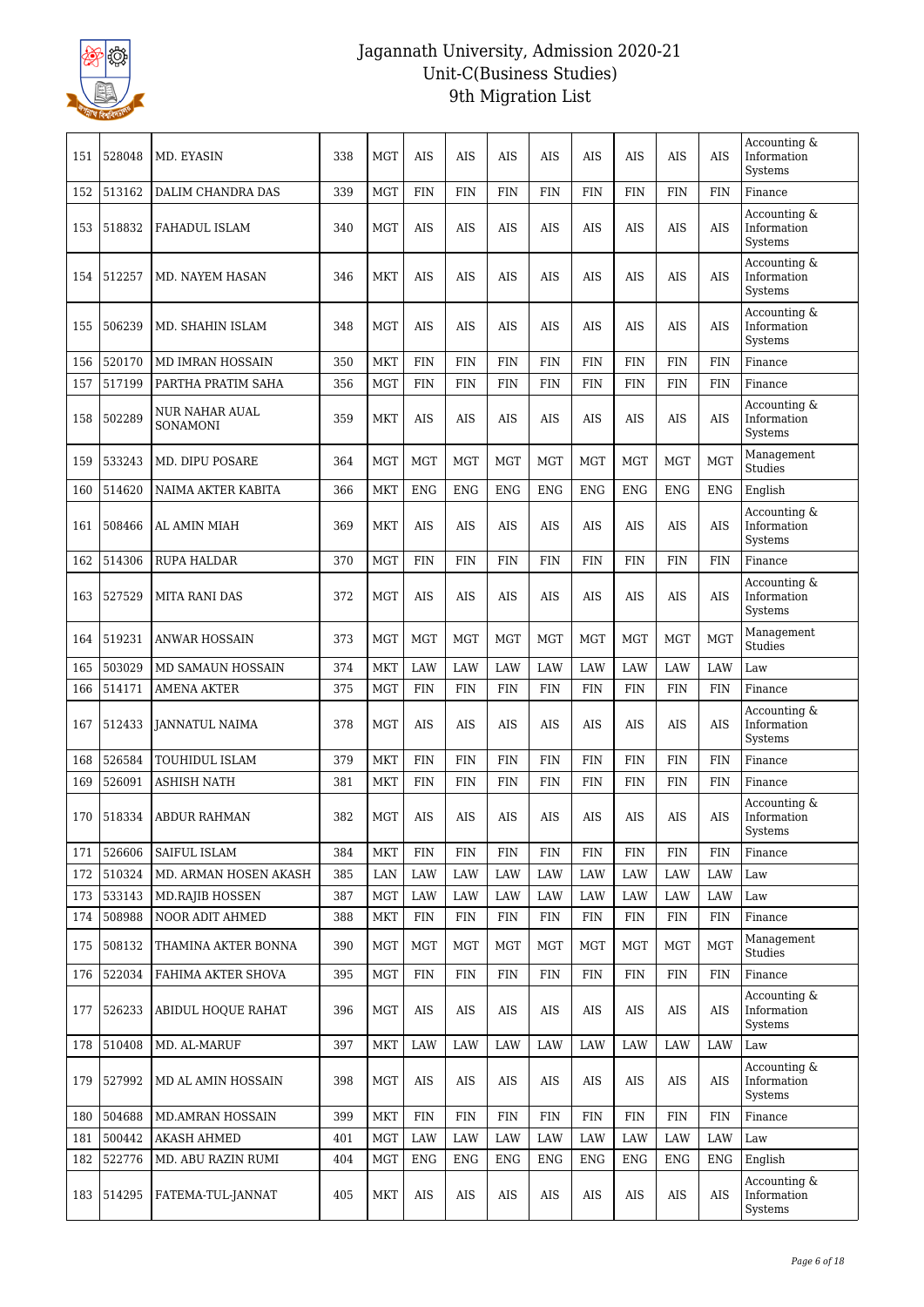

| 184 | 522870 | RAKIBUL ISLAM            | 407 | <b>MGT</b> | AIS        | AIS        | AIS        | <b>AIS</b> | <b>AIS</b> | <b>AIS</b> | <b>AIS</b> | <b>AIS</b> | Accounting &<br>Information<br>Systems |
|-----|--------|--------------------------|-----|------------|------------|------------|------------|------------|------------|------------|------------|------------|----------------------------------------|
| 185 | 528696 | <b>GOURANGO SARKER</b>   | 409 | <b>MGT</b> | <b>FIN</b> | <b>FIN</b> | <b>FIN</b> | <b>FIN</b> | <b>FIN</b> | <b>FIN</b> | <b>FIN</b> | <b>FIN</b> | Finance                                |
| 186 | 528844 | <b>MD. RAKIB HASAN</b>   | 416 | <b>MGT</b> | <b>MGT</b> | <b>MGT</b> | <b>MGT</b> | MGT        | <b>MGT</b> | <b>MGT</b> | <b>MGT</b> | <b>MGT</b> | Management<br>Studies                  |
| 187 | 524434 | NAZMUNNAHAR              | 419 | LAN        | LAN        | LAN        | LAN        | LAW        | LAW        | LAW        | LAW        | LAW        | Law                                    |
| 188 | 505855 | MD. NOYON ISLAM          | 421 | <b>MKT</b> | <b>FIN</b> | <b>FIN</b> | <b>FIN</b> | <b>FIN</b> | <b>FIN</b> | <b>FIN</b> | <b>FIN</b> | <b>FIN</b> | Finance                                |
| 189 | 518045 | <b>MD.SHIPON KHAN</b>    | 423 | <b>MGT</b> | <b>MGT</b> | <b>MGT</b> | <b>MGT</b> | <b>MGT</b> | <b>MGT</b> | <b>MGT</b> | <b>MGT</b> | <b>MGT</b> | Management<br>Studies                  |
| 190 | 527890 | <b>MD YOUNUS ALI</b>     | 424 | <b>MKT</b> | AIS        | AIS        | AIS        | <b>AIS</b> | <b>AIS</b> | <b>AIS</b> | <b>AIS</b> | <b>AIS</b> | Accounting &<br>Information<br>Systems |
| 191 | 533341 | MD. SABBIR HASAN NAHID   | 430 | <b>MKT</b> | <b>FIN</b> | <b>FIN</b> | <b>FIN</b> | <b>FIN</b> | FIN        | <b>FIN</b> | <b>FIN</b> | <b>FIN</b> | Finance                                |
| 192 | 501424 | SAJIDA NAJNEEN MEEM      | 433 | <b>MGT</b> | <b>AIS</b> | <b>AIS</b> | <b>AIS</b> | <b>AIS</b> | <b>AIS</b> | <b>AIS</b> | <b>AIS</b> | AIS        | Accounting &<br>Information<br>Systems |
| 193 | 513822 | RABEYA SULTANA RIPTE     | 435 | <b>MGT</b> | <b>FIN</b> | <b>FIN</b> | <b>FIN</b> | <b>FIN</b> | <b>FIN</b> | <b>FIN</b> | <b>FIN</b> | <b>FIN</b> | Finance                                |
| 194 | 527629 | MD. RAKIBUL ISLAM        | 437 | <b>MGT</b> | <b>AIS</b> | AIS        | <b>AIS</b> | <b>AIS</b> | <b>AIS</b> | <b>AIS</b> | <b>AIS</b> | AIS        | Accounting &<br>Information<br>Systems |
| 195 | 518759 | <b>SHAHADAT HOSSEN</b>   | 438 | <b>MGT</b> | <b>AIS</b> | AIS        | <b>AIS</b> | AIS        | <b>AIS</b> | <b>AIS</b> | <b>AIS</b> | AIS        | Accounting &<br>Information<br>Systems |
| 196 | 506752 | <b>RUBEL AHMED</b>       | 439 | <b>MGT</b> | <b>MGT</b> | <b>MGT</b> | <b>MGT</b> | LAW        | LAW        | LAW        | LAW        | LAW        | Law                                    |
| 197 | 504426 | MD. SHAMIM HOSSAIN       | 441 | <b>MGT</b> | <b>AIS</b> | <b>AIS</b> | <b>AIS</b> | <b>AIS</b> | <b>AIS</b> | <b>AIS</b> | <b>AIS</b> | <b>AIS</b> | Accounting &<br>Information<br>Systems |
| 198 | 514538 | SHAHREEN KABIR FARIA     | 442 | <b>MGT</b> | <b>AIS</b> | <b>AIS</b> | <b>AIS</b> | AIS        | <b>AIS</b> | <b>AIS</b> | <b>AIS</b> | AIS        | Accounting &<br>Information<br>Systems |
| 199 | 522800 | MD. SHAKHAWAT HOSSAIN    | 443 | <b>MGT</b> | AIS        | AIS        | AIS        | AIS        | <b>AIS</b> | <b>AIS</b> | <b>AIS</b> | <b>AIS</b> | Accounting &<br>Information<br>Systems |
| 200 | 517551 | NAHIAN MOSHARROF         | 445 | <b>MGT</b> | <b>FIN</b> | <b>FIN</b> | <b>FIN</b> | <b>FIN</b> | <b>FIN</b> | <b>FIN</b> | <b>FIN</b> | <b>FIN</b> | Finance                                |
| 201 | 507113 | <b>CHWAN BASAK</b>       | 446 | <b>MKT</b> | AIS        | AIS        | <b>AIS</b> | <b>AIS</b> | <b>AIS</b> | <b>AIS</b> | <b>AIS</b> | <b>AIS</b> | Accounting &<br>Information<br>Systems |
| 202 | 529400 | PRITILATA RANI           | 449 | <b>MGT</b> | <b>FIN</b> | <b>FIN</b> | <b>FIN</b> | <b>FIN</b> | <b>FIN</b> | <b>FIN</b> | <b>FIN</b> | <b>FIN</b> | Finance                                |
| 203 | 531304 | SHEIKH KAUSAR            | 450 | <b>MGT</b> | AIS        | AIS        | AIS        | AIS        | AIS        | <b>AIS</b> | AIS        | AIS        | Accounting &<br>Information<br>Systems |
| 204 | 533385 | ABU BAKAR SIDDIK         | 451 | <b>MGT</b> | AIS        | AIS        | AIS        | AIS        | AIS        | AIS        | AIS        | AIS        | Accounting &<br>Information<br>Systems |
| 205 | 511000 | TANMOY KUMAR             | 452 | <b>MGT</b> | AIS        | <b>AIS</b> | AIS        | AIS        | AIS        | AIS        | AIS        | <b>AIS</b> | Accounting &<br>Information<br>Systems |
| 206 | 529906 | MD. ASHIK KHANDKER       | 453 | MKT        | <b>ENG</b> | <b>ENG</b> | <b>ENG</b> | <b>ENG</b> | <b>ENG</b> | <b>ENG</b> | <b>ENG</b> | <b>ENG</b> | English                                |
| 207 | 510715 | MD. AL- AMIN ISLAM SOJIB | 455 | <b>MKT</b> | <b>MKT</b> | <b>MKT</b> | <b>MKT</b> | <b>MKT</b> | <b>MKT</b> | <b>MKT</b> | <b>MKT</b> | <b>MKT</b> | Marketing                              |
| 208 | 528081 | MD SABUJ SHEIKH          | 456 | <b>MKT</b> | <b>MKT</b> | MKT        | MKT        | <b>MKT</b> | <b>MKT</b> | <b>MKT</b> | MKT        | MKT        | Marketing                              |
| 209 | 514287 | JANNATUL FARDOUS MIM     | 457 | <b>MGT</b> | AIS        | <b>AIS</b> | AIS        | AIS        | AIS        | AIS        | AIS        | <b>AIS</b> | Accounting &<br>Information<br>Systems |
| 210 | 518702 | <b>SUMAN AHMED</b>       | 458 | <b>MGT</b> | AIS        | AIS        | AIS        | AIS        | AIS        | <b>AIS</b> | <b>AIS</b> | AIS        | Accounting &<br>Information<br>Systems |
| 211 | 513831 | FARZANA AKTHER ASHA      | 462 | MGT        | <b>FIN</b> | <b>FIN</b> | <b>FIN</b> | <b>FIN</b> | <b>FIN</b> | <b>FIN</b> | <b>FIN</b> | <b>FIN</b> | Finance                                |
| 212 | 514858 | SHAHANAJ AKTER           | 467 | PAd        | <b>ENG</b> | <b>ENG</b> | <b>ENG</b> | <b>ENG</b> | <b>ENG</b> | <b>ENG</b> | <b>ENG</b> | <b>ENG</b> | English                                |
| 213 | 528933 | MD. ABDUR RAKIB          | 471 | MGT        | <b>ENG</b> | ENG        | ENG        | <b>ENG</b> | <b>ENG</b> | <b>ENG</b> | <b>ENG</b> | <b>ENG</b> | English                                |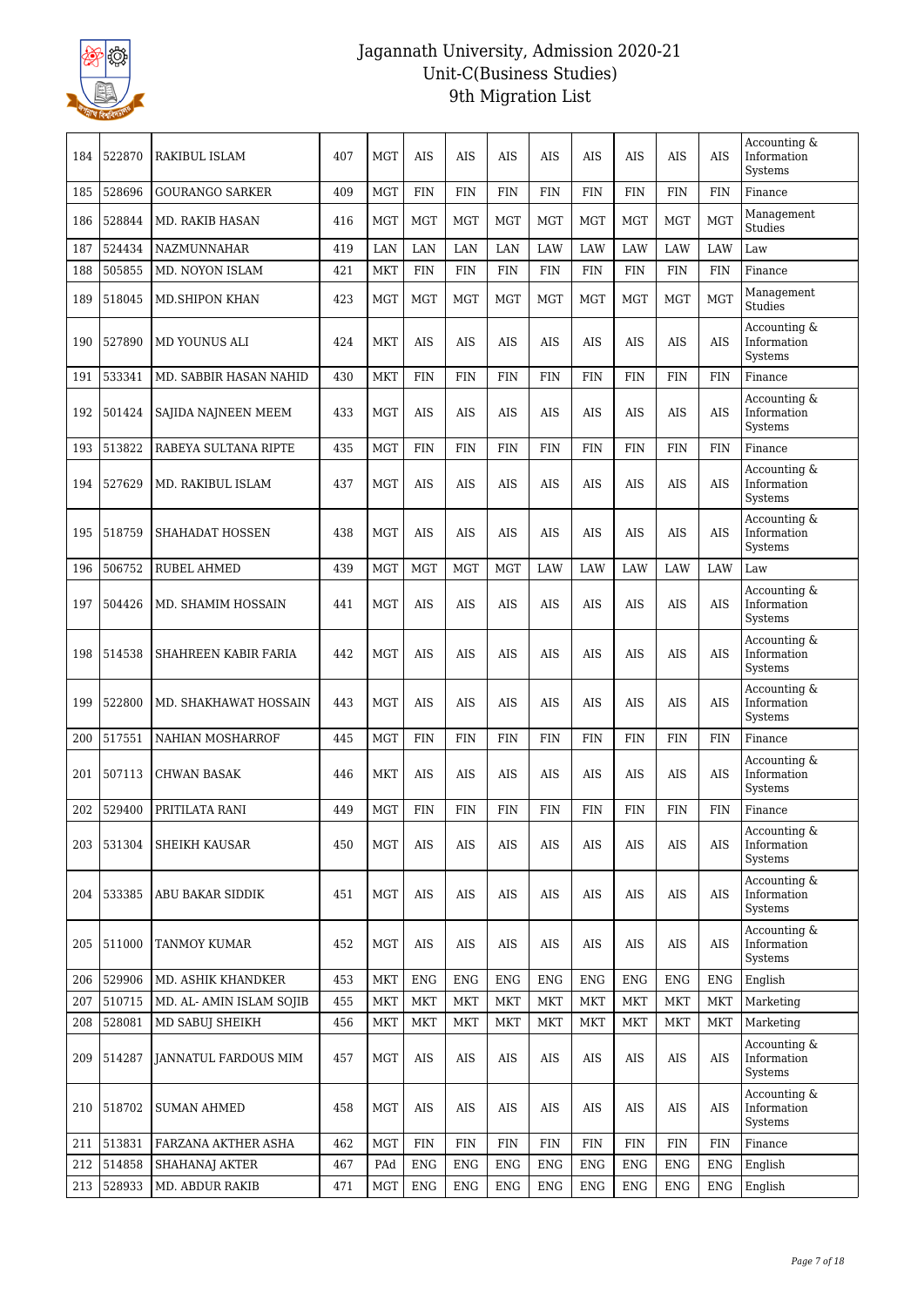

| 214 | 526070 | RASHEDUL HASAN<br><b>NOWSHAD</b>  | 472 | <b>MGT</b> | AIS         | AIS         | AIS         | AIS         | AIS         | AIS         | AIS         | <b>AIS</b> | Accounting &<br>Information<br>Systems |
|-----|--------|-----------------------------------|-----|------------|-------------|-------------|-------------|-------------|-------------|-------------|-------------|------------|----------------------------------------|
| 215 | 522720 | ANISUZZAMAN SUJON                 | 476 | <b>MGT</b> | <b>ENG</b>  | <b>ENG</b>  | <b>ENG</b>  | <b>ENG</b>  | <b>ENG</b>  | <b>ENG</b>  | <b>ENG</b>  | <b>ENG</b> | English                                |
| 216 | 527153 | MOHAMMAD SHAJIB                   | 477 | <b>MKT</b> | <b>AIS</b>  | <b>AIS</b>  | AIS         | <b>AIS</b>  | <b>AIS</b>  | <b>AIS</b>  | <b>AIS</b>  | AIS        | Accounting &<br>Information<br>Systems |
| 217 | 511092 | SOJIB HOSSAIN                     | 479 | <b>MGT</b> | AIS         | AIS         | AIS         | AIS         | AIS         | AIS         | <b>AIS</b>  | AIS        | Accounting &<br>Information<br>Systems |
| 218 | 513012 | <b>MD. ABDUR RAHMAN</b>           | 480 | <b>MKT</b> | <b>MKT</b>  | <b>MKT</b>  | <b>MKT</b>  | <b>MKT</b>  | <b>MKT</b>  | <b>MKT</b>  | <b>MKT</b>  | <b>MKT</b> | Marketing                              |
| 219 | 521707 | TUFAN CHANDRA ROY                 | 481 | <b>MKT</b> | <b>FIN</b>  | <b>FIN</b>  | <b>FIN</b>  | <b>FIN</b>  | <b>FIN</b>  | <b>FIN</b>  | <b>FIN</b>  | <b>FIN</b> | Finance                                |
| 220 | 531189 | <b>SHAROJ DHALI</b>               | 483 | <b>MKT</b> | <b>MKT</b>  | <b>MKT</b>  | <b>MKT</b>  | <b>MKT</b>  | <b>MKT</b>  | <b>MKT</b>  | <b>MKT</b>  | <b>MKT</b> | Marketing                              |
| 221 | 525429 | JANNATUL FERDAUS.                 | 484 | <b>MGT</b> | <b>MGT</b>  | <b>MGT</b>  | MGT         | <b>MGT</b>  | <b>MGT</b>  | <b>MGT</b>  | <b>MGT</b>  | <b>MGT</b> | Management<br>Studies                  |
| 222 | 510060 | MST. FATIMA KHATUN                | 486 | <b>MGT</b> | <b>MGT</b>  | MGT         | <b>MGT</b>  | MGT         | <b>MGT</b>  | <b>MGT</b>  | <b>MGT</b>  | <b>MGT</b> | Management<br><b>Studies</b>           |
| 223 | 518177 | MD. SHANTO MIAH                   | 488 | <b>MGT</b> | <b>ENG</b>  | <b>ENG</b>  | <b>ENG</b>  | <b>ENG</b>  | <b>ENG</b>  | <b>ENG</b>  | <b>ENG</b>  | <b>ENG</b> | English                                |
| 224 | 516747 | <b>DURJOY PODDER</b>              | 489 | <b>MGT</b> | <b>AIS</b>  | AIS         | <b>AIS</b>  | <b>AIS</b>  | <b>AIS</b>  | <b>AIS</b>  | <b>AIS</b>  | <b>AIS</b> | Accounting &<br>Information<br>Systems |
| 225 | 515820 | NUZHAT NOWSHIN                    | 491 | <b>MGT</b> | <b>MGT</b>  | <b>MGT</b>  | <b>MGT</b>  | <b>MGT</b>  | <b>MGT</b>  | <b>MGT</b>  | <b>MGT</b>  | <b>MGT</b> | Management<br>Studies                  |
| 226 | 517406 | ALIF AB E ARAFAT                  | 492 | <b>MGT</b> | AIS         | AIS         | <b>AIS</b>  | AIS         | <b>AIS</b>  | <b>AIS</b>  | <b>AIS</b>  | <b>AIS</b> | Accounting &<br>Information<br>Systems |
| 227 | 526236 | PRANTA DAS GUPTA                  | 494 | MKT        | <b>FIN</b>  | <b>FIN</b>  | <b>FIN</b>  | <b>FIN</b>  | FIN         | <b>FIN</b>  | <b>FIN</b>  | <b>FIN</b> | Finance                                |
| 228 | 517472 | MOHARAJ BIKASH BABU               | 495 | <b>MGT</b> | MGT         | <b>MGT</b>  | <b>MGT</b>  | MGT         | MGT         | <b>MGT</b>  | <b>MGT</b>  | <b>MGT</b> | Management<br>Studies                  |
| 229 | 525685 | AMRITA SAHA PRIYA                 | 496 | <b>MGT</b> | <b>FIN</b>  | <b>FIN</b>  | <b>FIN</b>  | <b>FIN</b>  | <b>FIN</b>  | <b>FIN</b>  | <b>FIN</b>  | <b>FIN</b> | Finance                                |
| 230 | 514548 | <b>NUSRAT JAHAN</b>               | 497 | <b>MGT</b> | <b>MGT</b>  | <b>MGT</b>  | <b>MGT</b>  | <b>MGT</b>  | <b>MGT</b>  | <b>MGT</b>  | <b>MGT</b>  | <b>MGT</b> | Management<br>Studies                  |
| 231 | 526235 | MOHAMMAD YOUNUS                   | 498 | <b>MGT</b> | <b>FIN</b>  | <b>FIN</b>  | <b>FIN</b>  | <b>FIN</b>  | FIN         | <b>FIN</b>  | <b>FIN</b>  | <b>FIN</b> | Finance                                |
| 232 | 531307 | NIROB SARKER DOYAL                | 501 | <b>MKT</b> | <b>AIS</b>  | AIS         | AIS         | AIS         | AIS         | <b>AIS</b>  | AIS         | AIS        | Accounting &<br>Information<br>Systems |
| 233 | 529816 | MD. NAIMUR RAHMAN<br><b>NAYAN</b> | 502 | <b>MKT</b> | <b>FIN</b>  | <b>FIN</b>  | <b>FIN</b>  | <b>FIN</b>  | <b>FIN</b>  | <b>FIN</b>  | <b>FIN</b>  | <b>FIN</b> | Finance                                |
| 234 | 511008 | <b>FAZLEO RABBI</b>               | 503 | MKT        | ${\rm FIN}$ | ${\rm FIN}$ | ${\rm FIN}$ | ${\rm FIN}$ | ${\rm FIN}$ | ${\rm FIN}$ | ${\rm FIN}$ | FIN        | Finance                                |
| 235 | 516257 | MOHAMMAD KAJAL MIA                | 506 | <b>MKT</b> | AIS         | <b>AIS</b>  | AIS         | <b>AIS</b>  | <b>AIS</b>  | <b>AIS</b>  | <b>AIS</b>  | <b>AIS</b> | Accounting &<br>Information<br>Systems |
| 236 | 525903 | MAHMUDUR RAHMAN                   | 507 | <b>MKT</b> | <b>FIN</b>  | <b>FIN</b>  | <b>FIN</b>  | <b>FIN</b>  | <b>FIN</b>  | <b>FIN</b>  | <b>FIN</b>  | <b>FIN</b> | Finance                                |
| 237 | 531175 | <b>SHOHAN SHEIKH</b>              | 508 | <b>MKT</b> | AIS         | AIS         | AIS         | AIS         | AIS         | AIS         | AIS         | AIS        | Accounting &<br>Information<br>Systems |
| 238 | 527476 | MST. RAPIA KHANOM                 | 511 | POS        | <b>FIN</b>  | <b>FIN</b>  | <b>FIN</b>  | <b>FIN</b>  | <b>FIN</b>  | <b>FIN</b>  | <b>FIN</b>  | <b>FIN</b> | Finance                                |
| 239 | 524922 | UZZAL CHANDRA DAS                 | 514 | <b>BAN</b> | AIS         | AIS         | AIS         | AIS         | AIS         | <b>AIS</b>  | <b>AIS</b>  | AIS        | Accounting &<br>Information<br>Systems |
| 240 | 526414 | ABDUR RAHIM                       | 515 | <b>BAN</b> | AIS         | <b>FIN</b>  | <b>FIN</b>  | <b>FIN</b>  | <b>FIN</b>  | <b>FIN</b>  | <b>FIN</b>  | <b>FIN</b> | Finance                                |
| 241 | 514763 | <b>BRISTI AKTER</b>               | 518 | PAd        | AIS         | AIS         | AIS         | AIS         | AIS         | AIS         | AIS         | <b>AIS</b> | Accounting &<br>Information<br>Systems |
| 242 | 518598 | <b>ABRARFIAS</b>                  | 521 | LAN        | <b>AIS</b>  | <b>AIS</b>  | <b>AIS</b>  | <b>AIS</b>  | <b>AIS</b>  | <b>AIS</b>  | <b>AIS</b>  | <b>AIS</b> | Accounting &<br>Information<br>Systems |
| 243 | 527894 | TUHIN                             | 523 | LAN        | LAN         | LAN         | LAN         | LAN         | LAN         | LAN         | LAN         | LAN        | Land Management<br>and Law             |
| 244 | 514425 | <b>TASMIA TAHSIN</b>              | 524 | <b>BAN</b> | AIS         | AIS         | AIS         | AIS         | AIS         | AIS         | AIS         | <b>AIS</b> | Accounting &<br>Information<br>Systems |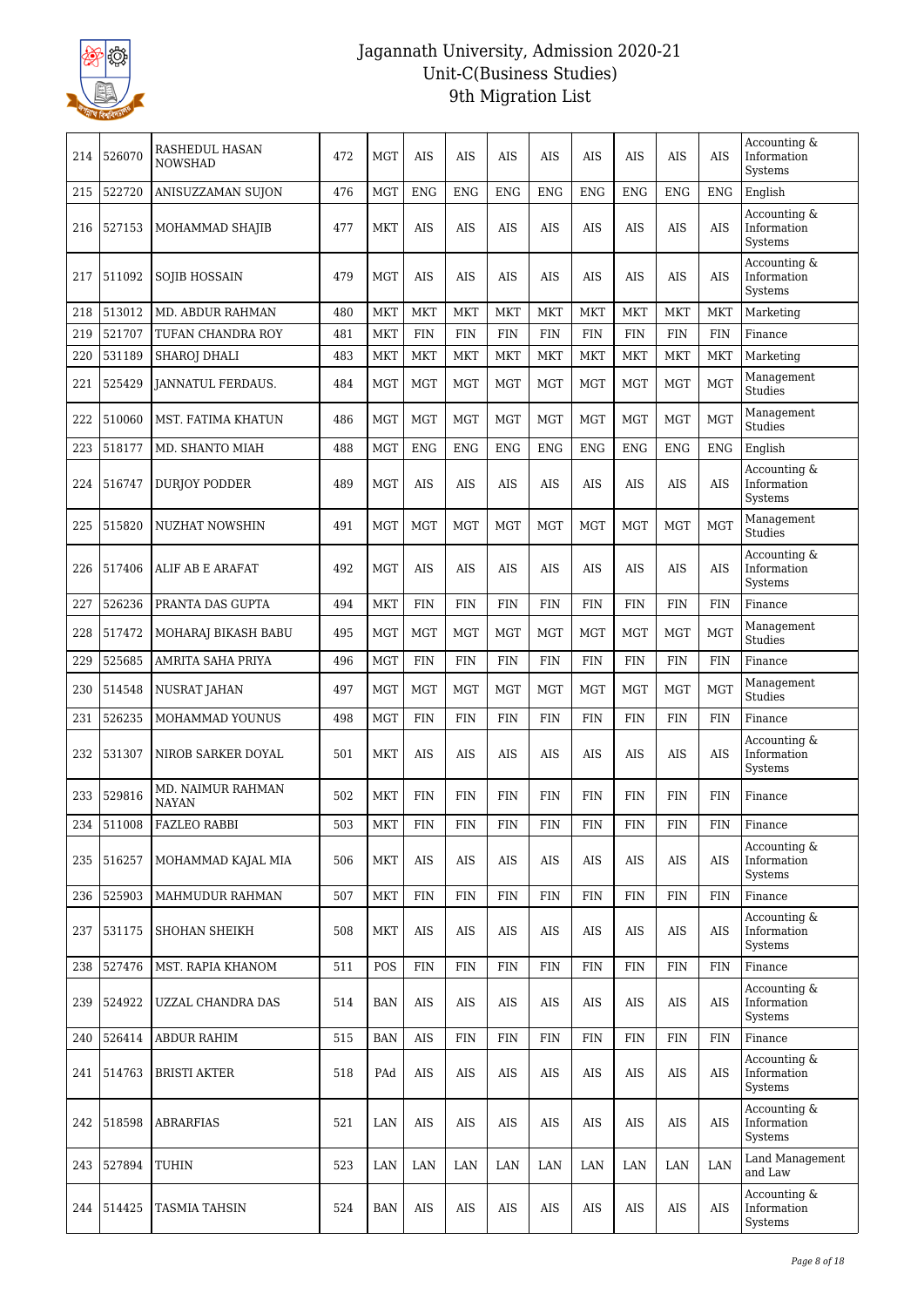

| 245 | 517795 | MD.MASFIQURE RAHMAN<br>MAHIN           | 526 | PAd                              | AIS        | AIS        | AIS        | AIS        | AIS        | AIS        | <b>AIS</b> | <b>AIS</b> | Accounting &<br>Information<br>Systems |
|-----|--------|----------------------------------------|-----|----------------------------------|------------|------------|------------|------------|------------|------------|------------|------------|----------------------------------------|
| 246 | 519611 | HASIB AHMMAD PATWARY                   | 528 | PAd                              | AIS        | AIS        | AIS        | AIS        | AIS        | AIS        | AIS        | AIS        | Accounting &<br>Information<br>Systems |
| 247 | 518134 | KAZI MUHAIMINUL ISLAM                  | 529 | PAd                              | <b>MKT</b> | <b>MKT</b> | <b>MKT</b> | <b>MKT</b> | MKT        | <b>MKT</b> | <b>MKT</b> | <b>MKT</b> | Marketing                              |
| 248 | 500738 | MD. MAHFUZ ALI                         | 531 | <b>BAN</b>                       | AIS        | AIS        | AIS        | <b>AIS</b> | <b>AIS</b> | <b>AIS</b> | <b>AIS</b> | <b>AIS</b> | Accounting &<br>Information<br>Systems |
| 249 | 514052 | SHOMUNA ISLAM<br><b>SRABONTI</b>       | 532 | PAd                              | <b>AIS</b> | AIS        | AIS        | <b>AIS</b> | <b>AIS</b> | <b>AIS</b> | <b>AIS</b> | <b>AIS</b> | Accounting &<br>Information<br>Systems |
| 250 | 524726 | MD. AKRAM HOSSEN                       | 533 | PAd                              | AIS        | AIS        | AIS        | AIS        | AIS        | AIS        | AIS        | AIS        | Accounting &<br>Information<br>Systems |
| 251 | 525450 | FOUZIA RAHMAN TONIMA                   | 534 | MCJ                              | AIS        | <b>FIN</b> | <b>FIN</b> | <b>FIN</b> | <b>FIN</b> | <b>FIN</b> | <b>FIN</b> | <b>FIN</b> | Finance                                |
| 252 | 510179 | SHEHENAZ ZAMAN<br>ANANYA               | 535 | PAd                              | <b>MGT</b> | <b>MGT</b> | <b>MGT</b> | <b>MGT</b> | <b>MGT</b> | <b>MGT</b> | <b>MGT</b> | <b>MGT</b> | Management<br>Studies                  |
| 253 | 528662 | <b>RASEL SARKER</b>                    | 536 | MCI                              | AIS        | AIS        | AIS        | AIS        | AIS        | AIS        | AIS        | <b>AIS</b> | Accounting &<br>Information<br>Systems |
| 254 | 503464 | <b>SUMIT MONDAL</b>                    | 538 | MCJ                              | AIS        | AIS        | <b>FIN</b> | <b>FIN</b> | <b>FIN</b> | <b>FIN</b> | <b>FIN</b> | <b>FIN</b> | Finance                                |
| 255 | 527064 | ABDULLAH                               | 539 | PAd                              | MKT        | <b>MKT</b> | <b>MKT</b> | <b>MKT</b> | <b>FIN</b> | <b>FIN</b> | <b>FIN</b> | <b>FIN</b> | Finance                                |
| 256 | 517618 | MD. MUSTAKIM AHAMMED                   | 542 | <b>BAN</b>                       | <b>AIS</b> | <b>AIS</b> | AIS        | <b>AIS</b> | AIS        | <b>AIS</b> | <b>AIS</b> | <b>AIS</b> | Accounting &<br>Information<br>Systems |
| 257 | 500579 | LIMON HOSSAIN                          | 546 | <b>SOC</b>                       | MGT        | AIS        | AIS        | <b>AIS</b> | <b>AIS</b> | <b>AIS</b> | <b>AIS</b> | <b>AIS</b> | Accounting &<br>Information<br>Systems |
| 258 | 500029 | <b>SHANTA KHATUN</b>                   | 549 | <b>BAN</b>                       | <b>MGT</b> | <b>MGT</b> | <b>MGT</b> | <b>MGT</b> | <b>MGT</b> | <b>MGT</b> | <b>MGT</b> | <b>MGT</b> | Management<br>Studies                  |
| 259 | 531434 | MD. AL AMIN                            | 552 | <b>BAN</b>                       | <b>MGT</b> | AIS        | AIS        | AIS        | AIS        | AIS        | <b>AIS</b> | <b>AIS</b> | Accounting &<br>Information<br>Systems |
| 260 | 529891 | PROBIN CHANDRA MADOK                   | 553 | POS                              | <b>MKT</b> | <b>AIS</b> | <b>AIS</b> | <b>AIS</b> | <b>AIS</b> | <b>FIN</b> | <b>FIN</b> | <b>FIN</b> | Finance                                |
| 261 | 514388 | TAMANNA NISHI                          | 556 | <b>BAN</b>                       | MGT        | MGT        | MGT        | <b>MGT</b> | <b>MGT</b> | <b>MGT</b> | <b>MGT</b> | <b>MGT</b> | Management<br>Studies                  |
| 262 | 528428 | MST. FARHANA AKTER                     | 560 | POS                              | <b>MGT</b> | AIS        | AIS        | AIS        | AIS        | AIS        | AIS        | AIS        | Accounting &<br>Information<br>Systems |
| 263 | 510273 | MD. ZILHAJUL EKRAM AL-<br><b>JAHIN</b> | 562 | MCJ                              | <b>MGT</b> | <b>MGT</b> | <b>AIS</b> | <b>AIS</b> | <b>AIS</b> | <b>AIS</b> | <b>AIS</b> | <b>AIS</b> | Accounting &<br>Information<br>Systems |
| 264 | 514483 | MITHILA RANI                           | 566 | <b>IER</b>                       | <b>MGT</b> | <b>MGT</b> | AIS        | AIS        | AIS        | <b>AIS</b> | <b>AIS</b> | AIS        | Accounting &<br>Information<br>Systems |
| 265 | 514717 | <b>SOMYA AKTER</b>                     | 567 | <b>SOC</b>                       | <b>MGT</b> | <b>MGT</b> | MGT        | <b>AIS</b> | AIS        | AIS        | <b>AIS</b> | AIS        | Accounting &<br>Information<br>Systems |
| 266 | 502088 | <b>JOY ROY</b>                         | 570 | IER                              | <b>MGT</b> | <b>MGT</b> | MGT        | AIS        | AIS        | AIS        | <b>AIS</b> | <b>AIS</b> | Accounting &<br>Information<br>Systems |
| 267 | 526223 | FARDEEN SHAHRIAR                       | 571 | PAd                              | MGT        | <b>MGT</b> | MGT        | MGT        | MGT        | MGT        | MGT        | <b>MGT</b> | Management<br>Studies                  |
| 268 | 526148 | MD. YOUSUF                             | 573 | POS                              | MKT        | <b>MKT</b> | <b>MKT</b> | <b>AIS</b> | AIS        | <b>FIN</b> | <b>FIN</b> | <b>FIN</b> | Finance                                |
| 269 | 507922 | FARJANA ISLAM NAWME                    | 574 | POS                              | <b>MGT</b> | <b>MGT</b> | MGT        | MGT        | MGT        | <b>MGT</b> | MGT        | <b>MGT</b> | Management<br>Studies                  |
| 270 | 530580 | MD. SOHANUR RAHMAN                     | 577 | IER                              | <b>MGT</b> | <b>MGT</b> | <b>MGT</b> | AIS        | AIS        | AIS        | AIS        | AIS        | Accounting &<br>Information<br>Systems |
| 271 | 500219 | RAJONI KHATUN                          | 579 |                                  | MKT        | <b>MKT</b> | <b>MKT</b> | <b>MKT</b> | MKT        | MKT        | <b>MKT</b> | <b>MKT</b> | Marketing                              |
| 272 | 513155 | MD. MIRAJ HOSSAIN                      | 580 | $\mathbf{A}\mathbf{N}\mathbf{T}$ | <b>MGT</b> | <b>MGT</b> | <b>MGT</b> | <b>AIS</b> | AIS        | AIS        | FIN        | <b>FIN</b> | Finance                                |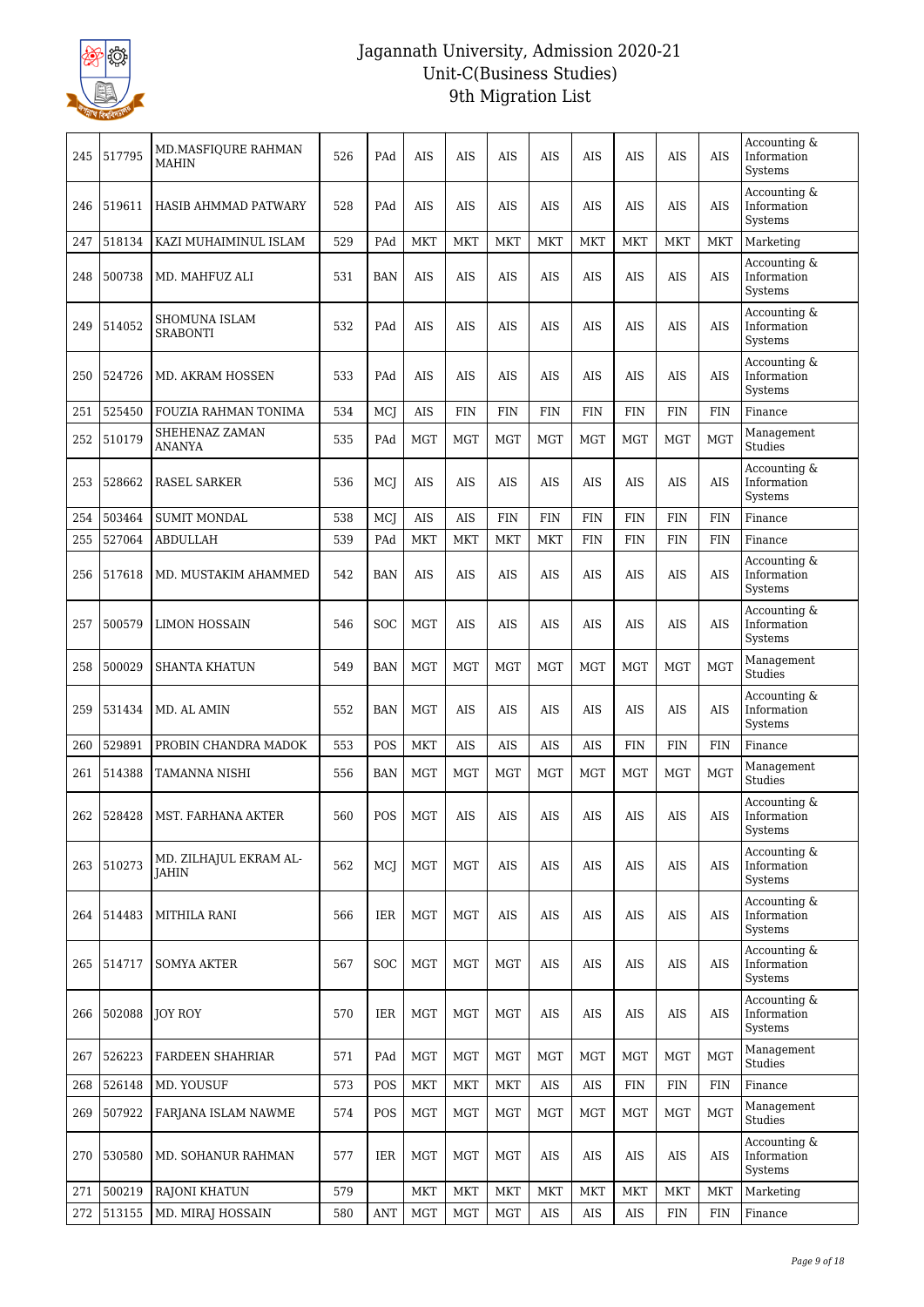

| 273 | 529872 | <b>SUBROTA DEB ROY</b>            | 582 | IML        | <b>MGT</b> | <b>MGT</b> | <b>MGT</b> | AIS        | AIS        | AIS        | <b>AIS</b> | <b>AIS</b> | Accounting &<br>Information<br>Systems |
|-----|--------|-----------------------------------|-----|------------|------------|------------|------------|------------|------------|------------|------------|------------|----------------------------------------|
| 274 | 504049 | URMILA AKTER                      | 584 | <b>IML</b> | <b>MKT</b> | <b>MKT</b> | <b>MKT</b> | <b>MKT</b> | AIS        | AIS        | AIS        | <b>AIS</b> | Accounting &<br>Information<br>Systems |
| 275 | 533144 | <b>GOBINDA CHANDRA DAS</b>        | 585 | <b>IML</b> | <b>MKT</b> | <b>MKT</b> | <b>MKT</b> | <b>MKT</b> | <b>AIS</b> | <b>AIS</b> | <b>AIS</b> | <b>FIN</b> | Finance                                |
| 276 | 514322 | <b>REYA MONI</b>                  | 587 | <b>SOC</b> | MGT        | <b>MGT</b> | <b>MGT</b> | <b>MGT</b> | AIS        | AIS        | <b>AIS</b> | <b>AIS</b> | Accounting &<br>Information<br>Systems |
| 277 | 507015 | MD. SHAMIM RAZA                   | 588 | SW         | <b>MGT</b> | <b>MGT</b> | <b>MGT</b> | <b>MGT</b> | <b>MGT</b> | AIS        | AIS        | <b>AIS</b> | Accounting &<br>Information<br>Systems |
| 278 | 508839 | MD. SAIFUL ISLAM RONY             | 591 | <b>IML</b> | <b>MGT</b> | <b>MGT</b> | <b>MGT</b> | <b>MGT</b> | <b>MGT</b> | AIS        | AIS        | <b>AIS</b> | Accounting &<br>Information<br>Systems |
| 279 | 521749 | MEHEBBULLAH TOUSHIF               | 592 | <b>SOC</b> | <b>MGT</b> | <b>MGT</b> | <b>MGT</b> | <b>MGT</b> | <b>MGT</b> | <b>MGT</b> | AIS        | AIS        | Accounting &<br>Information<br>Systems |
| 280 | 524507 | TAMANNA AKTHER EVA                | 595 | SW         | ECO        | ECO        | ECO        | <b>ENG</b> | <b>ENG</b> | <b>ENG</b> | <b>ENG</b> | <b>ENG</b> | English                                |
| 281 | 518599 | <b>ASIF HAOUD</b>                 | 596 | SW         | MKT        | <b>MKT</b> | <b>MKT</b> | <b>MKT</b> | <b>MKT</b> | <b>MKT</b> | <b>MKT</b> | <b>AIS</b> | Accounting &<br>Information<br>Systems |
| 282 | 521432 | <b>IOBAL MAHAMUD</b>              | 597 | SW         | MKT        | <b>MKT</b> | <b>MKT</b> | <b>MKT</b> | <b>MKT</b> | <b>MKT</b> | <b>MKT</b> | <b>AIS</b> | Accounting &<br>Information<br>Systems |
| 283 | 520546 | MD. ZUBAYER HOSSAIN               | 598 | IML        | <b>MGT</b> | <b>MGT</b> | <b>MGT</b> | <b>MGT</b> | <b>MGT</b> | <b>MGT</b> | <b>MGT</b> | <b>AIS</b> | Accounting &<br>Information<br>Systems |
| 284 | 515342 | ORPITA DAS MEME                   | 599 | SW         | MGT        | <b>MGT</b> | <b>MGT</b> | <b>MGT</b> | <b>MGT</b> | <b>MGT</b> | <b>MGT</b> | <b>AIS</b> | Accounting &<br>Information<br>Systems |
| 285 | 510482 | MD. KHOSRUL ISLAM                 | 600 | <b>ANT</b> | MKT        | <b>MKT</b> | <b>MKT</b> | <b>MKT</b> | <b>MKT</b> | <b>MKT</b> | <b>MKT</b> | AIS        | Accounting &<br>Information<br>Systems |
| 286 | 511203 | MD. MOMINUL HAQUE                 | 601 |            | <b>MGT</b> | <b>MGT</b> | <b>MGT</b> | <b>MGT</b> | <b>MGT</b> | <b>MGT</b> | <b>MGT</b> | <b>AIS</b> | Accounting &<br>Information<br>Systems |
| 287 | 509341 | <b>SHUVO HASAN</b>                | 603 | <b>ANT</b> | <b>MKT</b> | <b>MKT</b> | <b>MKT</b> | <b>MKT</b> | <b>MKT</b> | <b>MKT</b> | <b>MKT</b> | <b>FIN</b> | Finance                                |
| 288 | 513937 | RIMA AKTER                        | 604 | IML        | <b>MGT</b> | <b>MGT</b> | <b>MGT</b> | <b>ENG</b> | <b>ENG</b> | <b>ENG</b> | <b>ENG</b> | <b>ENG</b> | English                                |
| 289 | 509096 | MD. ASHIKUR RAHMAN<br><b>SHAH</b> | 607 | SW         | <b>MKT</b> | MKT        | <b>MKT</b> | <b>MKT</b> | MKT        | MKT        | MKT        | AIS        | Accounting &<br>Information<br>Systems |
| 290 | 516368 | SANJOY KUMER DAS                  | 616 |            | <b>MGT</b> | MGT        | <b>MGT</b> | <b>MGT</b> | <b>MGT</b> | <b>MGT</b> | <b>MGT</b> | <b>FIN</b> | Finance                                |
| 291 | 506775 | MD. NAZMUL HASAN                  | 617 |            | <b>MGT</b> | <b>MGT</b> | <b>MGT</b> | <b>MGT</b> | <b>MGT</b> | <b>MGT</b> | <b>MGT</b> | <b>MGT</b> | Management<br>Studies                  |
| 292 | 508884 | MAFUZUL ISLAM ADNAN               | 621 |            | MKT        | MKT        | MKT        | MKT        | MKT        | MKT        | MKT        | AIS        | Accounting &<br>Information<br>Systems |
| 293 | 515214 | <b>AMENA AKTER</b>                | 622 |            | <b>MKT</b> | MKT        | <b>MKT</b> | <b>MKT</b> | <b>MKT</b> | MKT        | MKT        | <b>MKT</b> | Marketing                              |
| 294 | 500733 | SHOURAV ADHIKARY                  | 623 |            | MKT        | MKT        | <b>MKT</b> | MKT        | <b>MKT</b> | <b>MKT</b> | MKT        | <b>MKT</b> | Marketing                              |
| 295 | 519435 | TAIJUL ISLAM                      | 626 |            | ECO        | ECO        | ECO        | ECO        | ECO        | ECO        | ECO        | <b>FIN</b> | Finance                                |
| 296 | 517086 | SHIDUL ISLAM RIYAD                | 627 |            | <b>MGT</b> | MGT        | <b>MGT</b> | <b>MGT</b> | MGT        | MGT        | MGT        | <b>FIN</b> | Finance                                |
| 297 | 500580 | MD. SHAHED ALI                    | 628 |            | <b>MGT</b> | <b>MGT</b> | <b>MGT</b> | <b>MGT</b> | MGT        | MGT        | <b>MGT</b> | <b>MGT</b> | Finance                                |
| 298 | 527013 | ZULFIQUER ALI                     | 630 |            | MGT        | MGT        | MGT        | <b>MGT</b> | <b>MGT</b> | <b>MGT</b> | <b>MGT</b> | <b>MGT</b> | Management<br>Studies                  |
| 299 | 526374 | <b>RAKIB HASAN</b>                | 633 |            | MGT        | <b>MGT</b> | <b>MGT</b> | <b>MGT</b> | <b>MGT</b> | <b>MGT</b> | <b>MGT</b> | <b>MGT</b> | Management<br>Studies                  |
| 300 | 515644 | NASRIN AKTER                      | 634 |            | MGT        | MGT        | MGT        | MGT        | MGT        | MGT        | MGT        | <b>MGT</b> | Management<br>Studies                  |
| 301 | 508831 | MD. INJAMUL HAQUE JONI            | 636 |            | <b>MKT</b> | MKT        | MKT        | MKT        | <b>MKT</b> | MKT        | MKT        | <b>MKT</b> | Marketing                              |
| 302 | 507968 | MAISHA JAHAN MIM                  | 637 |            | <b>MKT</b> | <b>MKT</b> | <b>MKT</b> | <b>MKT</b> | <b>MKT</b> | <b>MKT</b> | MKT        | MKT        | Marketing                              |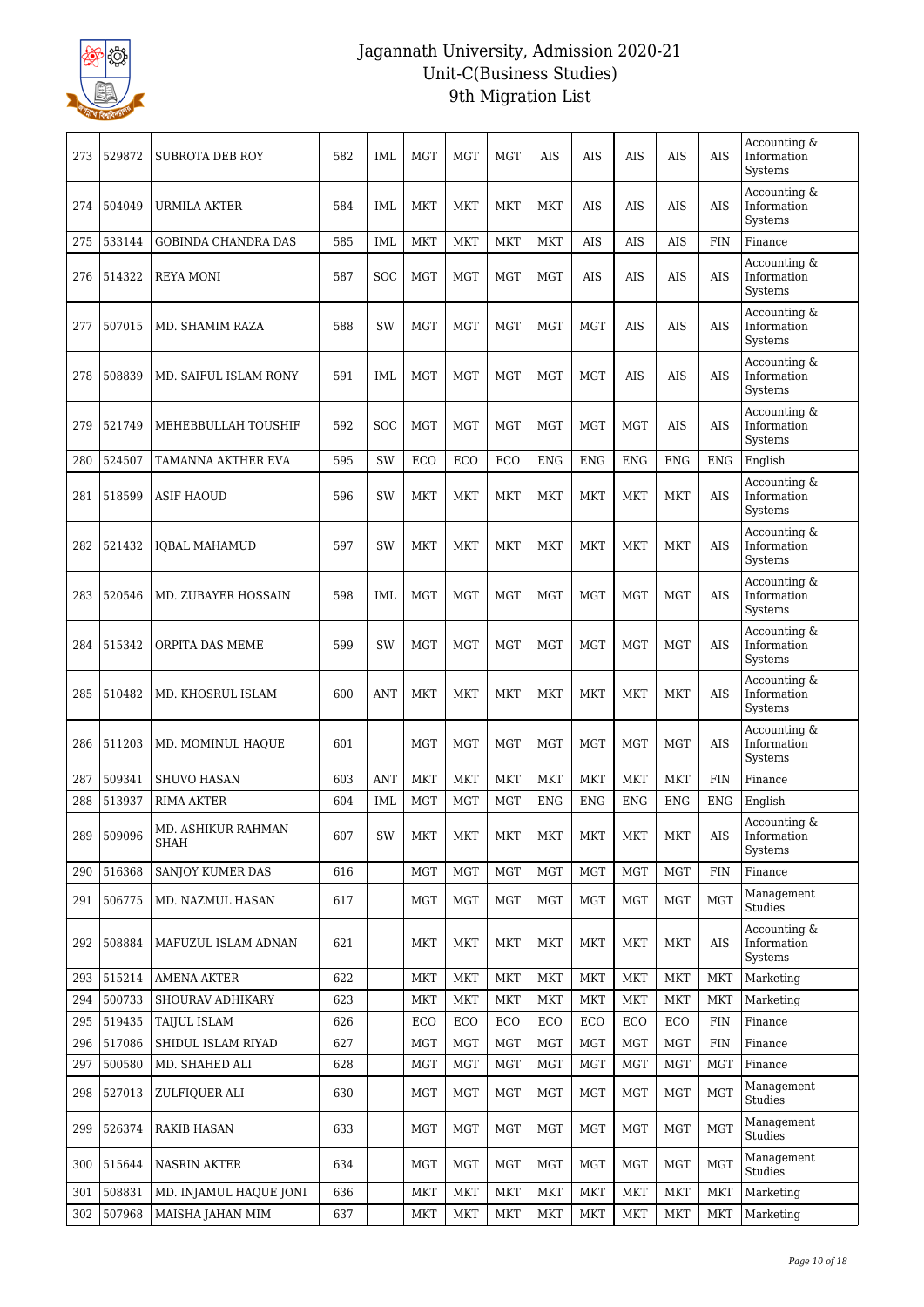

| 303 | 510271     | MST. SADIYA AKTER                      | 638 | MKT        | <b>MKT</b> | <b>MKT</b> | <b>MKT</b> | <b>MKT</b> | MKT        | <b>MKT</b>   | <b>MKT</b>   | Marketing                    |
|-----|------------|----------------------------------------|-----|------------|------------|------------|------------|------------|------------|--------------|--------------|------------------------------|
| 304 | 524526     | <b>HAWYA AKTER</b>                     | 641 | <b>MGT</b> | <b>MGT</b> | <b>MGT</b> | <b>MGT</b> | <b>MGT</b> | <b>MGT</b> | <b>MGT</b>   | <b>MGT</b>   | Management<br>Studies        |
| 305 | 506500     | MST. TUNNA MONI                        | 644 | <b>MKT</b> | <b>MKT</b> | <b>MKT</b> | <b>MKT</b> | <b>MKT</b> | <b>MKT</b> | <b>MKT</b>   | <b>MKT</b>   | Marketing                    |
| 306 | 533089     | <b>NAIMA RAHMAN</b>                    | 647 | <b>MGT</b> | <b>MGT</b> | <b>MGT</b> | <b>MGT</b> | <b>MGT</b> | <b>MGT</b> | <b>MGT</b>   | MGT          | Management<br>Studies        |
| 307 | 514530     | <b>JARIN HOSSIN NIHA</b>               | 649 | <b>MGT</b> | <b>MGT</b> | <b>MGT</b> | <b>MGT</b> | <b>MGT</b> | <b>MGT</b> | <b>MGT</b>   | <b>MGT</b>   | Management<br>Studies        |
| 308 | 512432     | <b>BIBI AMENA</b>                      | 652 | <b>MKT</b> | <b>MKT</b> | <b>MKT</b> | <b>MKT</b> | <b>MKT</b> | <b>MKT</b> | <b>MKT</b>   | <b>MKT</b>   | Marketing                    |
| 309 | 522897     | MD. JAHIDUL ISLAM                      | 653 | <b>MKT</b> | <b>MKT</b> | <b>MKT</b> | <b>MKT</b> | <b>MKT</b> | <b>MKT</b> | <b>MKT</b>   | <b>MKT</b>   | Marketing                    |
| 310 | 529861     | <b>TONMOY ROY</b>                      | 654 | <b>MGT</b> | <b>MGT</b> | <b>MGT</b> | <b>MGT</b> | <b>MGT</b> | <b>MGT</b> | <b>MGT</b>   | <b>MGT</b>   | Management<br>Studies        |
| 311 | 529778     | <b>NISHAT MIA</b>                      | 658 | <b>MGT</b> | <b>MGT</b> | <b>MGT</b> | <b>MGT</b> | <b>MGT</b> | <b>MGT</b> | <b>MGT</b>   | <b>MGT</b>   | Management<br>Studies        |
| 312 | 519770     | AL-AMIN MAHTAB SHAAN                   | 660 | <b>MGT</b> | <b>MGT</b> | <b>MGT</b> | <b>MGT</b> | <b>MGT</b> | <b>MGT</b> | <b>MGT</b>   | <b>MGT</b>   | Management<br><b>Studies</b> |
| 313 | 532750     | <b>MD FAROOUE</b>                      | 661 | MGT        | <b>MGT</b> | <b>MGT</b> | <b>MGT</b> | <b>MGT</b> | <b>MGT</b> | <b>MGT</b>   | <b>MGT</b>   | Management<br>Studies        |
| 314 | 518531     | MD. SHAMSUR RAHMAN<br><b>SIZAN</b>     | 662 | <b>MGT</b> | <b>MGT</b> | <b>MGT</b> | <b>MGT</b> | <b>MGT</b> | <b>MGT</b> | <b>MGT</b>   | <b>MGT</b>   | Management<br>Studies        |
| 315 | 532771     | <b>MD.BORHAN UDDIN</b><br><b>NOMAN</b> | 663 | <b>MGT</b> | <b>MGT</b> | <b>MGT</b> | <b>MGT</b> | <b>MGT</b> | <b>MGT</b> | <b>MGT</b>   | <b>MGT</b>   | Management<br>Studies        |
| 316 | 526124     | RAFIQ BIN SADEK RESHAD                 | 665 | <b>MGT</b> | <b>MGT</b> | <b>MGT</b> | <b>MGT</b> | <b>MGT</b> | <b>MGT</b> | <b>MGT</b>   | <b>MGT</b>   | Management<br>Studies        |
| 317 | 524381     | MD. IBRHIM                             | 666 | LAN        | LAN        | LAN        | LAN        | LAN        | LAN        | LAN          | LAN          | Land Management<br>and Law   |
| 318 | 513847     | NUSRAT JAHAN TASHFE                    | 667 | <b>MGT</b> | <b>MGT</b> | <b>MGT</b> | <b>MGT</b> | <b>MGT</b> | <b>MGT</b> | <b>MGT</b>   | <b>MGT</b>   | Management<br>Studies        |
| 319 | 514328     | SURAYA YEASMIN SILVY                   | 668 | <b>MGT</b> | <b>MGT</b> | <b>MGT</b> | <b>MGT</b> | <b>MGT</b> | <b>MGT</b> | <b>MGT</b>   | <b>MGT</b>   | Management<br>Studies        |
| 320 | 516959     | <b>JUBAYER BIN BASHAR</b>              | 669 | <b>MGT</b> | <b>MGT</b> | <b>MGT</b> | <b>MGT</b> | <b>MGT</b> | <b>MGT</b> | <b>MGT</b>   | <b>MGT</b>   | Management<br>Studies        |
| 321 | 520987     | REDWAN HOSSAIN SARDER                  | 672 | MKT        | <b>MKT</b> | <b>MKT</b> | <b>MKT</b> | <b>MKT</b> | <b>MKT</b> | <b>MKT</b>   | <b>MKT</b>   | Marketing                    |
| 322 | 524879     | MD. FAHIM FAISAL                       | 673 | MGT        | <b>MGT</b> | <b>MGT</b> | <b>MGT</b> | <b>MGT</b> | <b>MGT</b> | <b>MGT</b>   | <b>MGT</b>   | Management<br>Studies        |
| 323 | 509080     | SADIYA ABEDIEN JEBA                    | 674 | <b>MGT</b> | <b>MGT</b> | <b>MGT</b> | <b>MGT</b> | <b>MGT</b> | <b>MGT</b> | <b>MGT</b>   | <b>MGT</b>   | Management<br>Studies        |
|     | 324 500911 | KAMRUL HOSSAIN                         | 676 | MGT        | MGT        | MGT        | MGT        | MGT        | MGT        | $_{\rm MGT}$ | $_{\rm MGT}$ | Management<br>Studies        |
| 325 | 514783     | PRIYA ROY                              | 677 | <b>MGT</b> | <b>MGT</b> | MGT        | MGT        | MGT        | MGT        | MGT          | <b>MGT</b>   | Management<br>Studies        |
| 326 | 531990     | MD. AKASH BAPARI                       | 680 | <b>MGT</b> | <b>MGT</b> | <b>MGT</b> | <b>MGT</b> | <b>MGT</b> | MGT        | MGT          | <b>MGT</b>   | Management<br>Studies        |
| 327 | 531216     | <b>SIZAN AHMED</b>                     | 681 | MGT        | <b>MGT</b> | <b>MGT</b> | MGT        | <b>MGT</b> | <b>MGT</b> | <b>MGT</b>   | <b>MGT</b>   | Management<br>Studies        |
| 328 | 533362     | MD. AZIM MIAH                          | 682 | <b>MGT</b> | MGT        | MGT        | <b>MGT</b> | <b>MGT</b> | <b>MGT</b> | <b>MGT</b>   | <b>MGT</b>   | Management<br>Studies        |
| 329 | 514545     | RATNA AKTER                            | 686 | MGT        | <b>MGT</b> | MGT        | MGT        | MGT        | MGT        | <b>MGT</b>   | <b>MGT</b>   | Management<br>Studies        |
| 330 | 504540     | MD. NAZMUL HASAN                       | 688 | <b>MKT</b> | <b>MKT</b> | <b>MKT</b> | <b>MKT</b> | <b>MKT</b> | <b>MKT</b> | MKT          | <b>MKT</b>   | Marketing                    |
| 331 | 517713     | <b>SALMAN MAHAMUD</b>                  | 689 | <b>MGT</b> | <b>MGT</b> | <b>MGT</b> | MGT        | <b>MGT</b> | <b>MGT</b> | <b>MGT</b>   | <b>MGT</b>   | Management<br>Studies        |
| 332 | 518263     | MD. NAZMUS SAKIB                       | 692 | <b>MGT</b> | <b>MGT</b> | MGT        | MGT        | MGT        | MGT        | <b>MGT</b>   | <b>MGT</b>   | Management<br>Studies        |
| 333 | 516316     | MAHMUDA AKTER MIM                      | 693 | <b>MGT</b> | <b>MGT</b> | MGT        | MGT        | MGT        | MGT        | <b>MGT</b>   | <b>MGT</b>   | Management<br>Studies        |
| 334 | 514131     | NUSRAT JAHAN ANY                       | 695 | <b>MGT</b> | <b>MGT</b> | <b>MGT</b> | <b>MGT</b> | <b>MGT</b> | MGT        | MGT          | <b>MGT</b>   | Management<br>Studies        |
| 335 | 513994     | <b>JANNATUL FERDOUS</b>                | 700 | <b>MKT</b> | <b>MKT</b> | <b>MKT</b> | MKT        | <b>MKT</b> | <b>MKT</b> | <b>MKT</b>   | <b>MKT</b>   | Marketing                    |
| 336 | 510420     | MD. ABDUR RAHIM                        | 701 | MKT        | <b>MKT</b> | <b>MKT</b> | MKT        | <b>MKT</b> | MKT        | MKT          | <b>MKT</b>   | Marketing                    |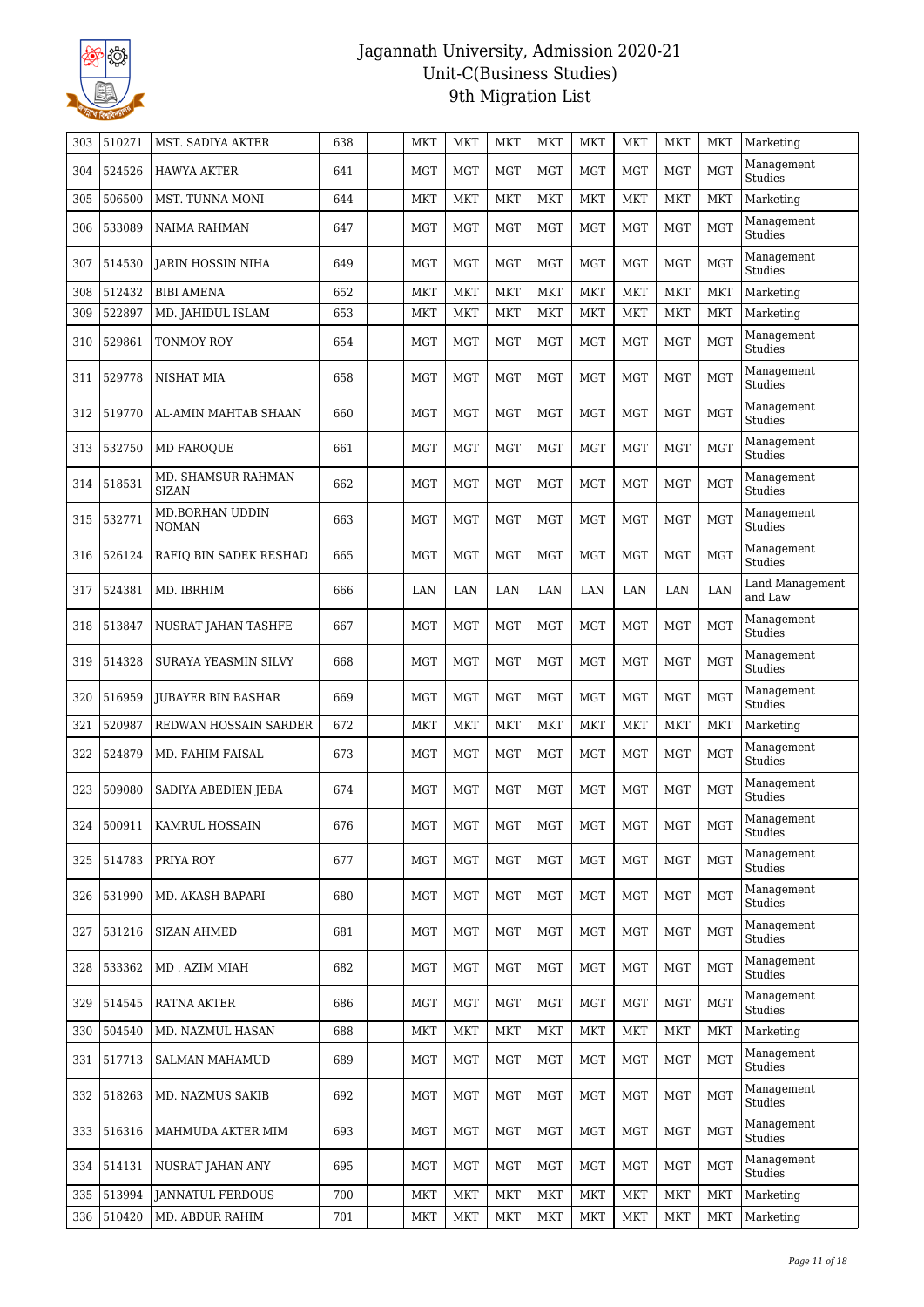

| 337 | 526605 | <b>IMTEAZ AHMMED</b>               | 704 | ECO        | ECO        | ECO        | ECO        | ECO        | ECO        | ECO        | ECO        | Economics                  |
|-----|--------|------------------------------------|-----|------------|------------|------------|------------|------------|------------|------------|------------|----------------------------|
| 338 | 511327 | MD. ASRAFUL ISLAM                  | 706 | MKT        | <b>MKT</b> | <b>MKT</b> | <b>MKT</b> | <b>MKT</b> | <b>MKT</b> | <b>MKT</b> | <b>MKT</b> | Marketing                  |
| 339 | 527703 | MD. SABBIR AHMMED.                 | 707 | MGT        | <b>MGT</b> | <b>MGT</b> | <b>MGT</b> | <b>MGT</b> | <b>MGT</b> | <b>MGT</b> | <b>MGT</b> | Management<br>Studies      |
| 340 | 512127 | <b>GOLAM KIBRIA</b>                | 708 | <b>MKT</b> | <b>MKT</b> | <b>MKT</b> | <b>MKT</b> | <b>MKT</b> | <b>MKT</b> | <b>MKT</b> | <b>MKT</b> | Marketing                  |
| 341 | 528997 | MD. SHAKIB HOSSEN<br><b>SHANTO</b> | 709 | <b>MKT</b> | <b>MKT</b> | <b>MKT</b> | <b>MKT</b> | <b>MKT</b> | <b>MKT</b> | <b>MKT</b> | <b>MKT</b> | Marketing                  |
| 342 | 517377 | FYZANUL HAQUE AYAN                 | 710 | MKT        | <b>MKT</b> | <b>MKT</b> | <b>MKT</b> | <b>MKT</b> | <b>MKT</b> | <b>MKT</b> | <b>MKT</b> | Marketing                  |
| 343 | 512883 | SHANTA CHANDRA SHIL                | 711 | <b>MGT</b> | <b>MGT</b> | <b>MGT</b> | <b>MGT</b> | <b>MGT</b> | <b>MGT</b> | <b>MGT</b> | <b>MGT</b> | Management<br>Studies      |
| 344 | 501657 | MD. IBRAHIM KHALIL<br><b>ULLAH</b> | 712 | <b>MGT</b> | <b>MGT</b> | <b>MGT</b> | <b>MGT</b> | <b>MGT</b> | <b>MGT</b> | <b>MGT</b> | <b>MGT</b> | Management<br>Studies      |
| 345 | 524785 | <b>RABIUL AOWAL</b>                | 716 | LAN        | LAN        | LAN        | LAN        | LAN        | LAN        | LAN        | LAN        | Land Management<br>and Law |
| 346 | 525172 | <b>IHALAK SARKER</b>               | 717 | <b>MGT</b> | <b>MGT</b> | <b>MGT</b> | <b>MGT</b> | <b>MGT</b> | <b>MGT</b> | <b>MGT</b> | <b>MGT</b> | Management<br>Studies      |
| 347 | 509460 | MD. REZWAN SIDDIQUE                | 718 | <b>MGT</b> | <b>MGT</b> | <b>MGT</b> | <b>MGT</b> | <b>MGT</b> | <b>MGT</b> | <b>MGT</b> | <b>MGT</b> | Management<br>Studies      |
| 348 | 500824 | MD. SAYEM REZA                     | 721 | <b>MGT</b> | <b>MGT</b> | <b>MGT</b> | <b>MGT</b> | <b>MGT</b> | <b>MGT</b> | <b>MGT</b> | <b>MGT</b> | Management<br>Studies      |
| 349 | 508812 | HABIBUL BASHAR SUMON               | 722 | <b>MGT</b> | <b>MGT</b> | <b>MGT</b> | <b>MGT</b> | <b>MGT</b> | <b>MGT</b> | <b>MGT</b> | <b>MGT</b> | Management<br>Studies      |
| 350 | 513156 | MD. FORHAD HOSSAIN                 | 729 | MKT        | <b>MKT</b> | <b>MKT</b> | <b>MKT</b> | <b>MKT</b> | <b>MKT</b> | <b>MKT</b> | <b>MKT</b> | Marketing                  |
| 351 | 531423 | MD. KAIYUM SHARIF                  | 730 | <b>MGT</b> | <b>MGT</b> | <b>MGT</b> | <b>MGT</b> | <b>MGT</b> | <b>MGT</b> | <b>MGT</b> | <b>MGT</b> | Management<br>Studies      |
| 352 | 502317 | <b>SWEETY RANI DATTA</b>           | 731 | <b>MGT</b> | <b>MGT</b> | <b>MGT</b> | <b>MGT</b> | <b>MGT</b> | <b>MGT</b> | <b>MGT</b> | <b>MGT</b> | Management<br>Studies      |
| 353 | 510061 | MST. NOWRIN-BINTE-<br>ZAMAN        | 732 | <b>MGT</b> | <b>MGT</b> | <b>MGT</b> | <b>MGT</b> | <b>MGT</b> | <b>MGT</b> | <b>MGT</b> | <b>MGT</b> | Management<br>Studies      |
| 354 | 514030 | SANJIDA KHANAM                     | 734 | MGT        | <b>MGT</b> | <b>MGT</b> | <b>MGT</b> | <b>MGT</b> | <b>MGT</b> | <b>MGT</b> | <b>MGT</b> | Management<br>Studies      |
| 355 | 514330 | HOMAYRA AKTER MOW                  | 735 | <b>MGT</b> | <b>MGT</b> | <b>MGT</b> | <b>MGT</b> | <b>MGT</b> | <b>MGT</b> | <b>MGT</b> | <b>MGT</b> | Management<br>Studies      |
| 356 | 507953 | <b>KONA AKTER</b>                  | 738 | LAN        | LAN        | LAN        | LAN        | LAN        | LAN        | LAN        | LAN        | Land Management<br>and Law |
| 357 | 517226 | MD. RIPON                          | 739 | MKT        | <b>MKT</b> | <b>MKT</b> | <b>MKT</b> | <b>MKT</b> | <b>MKT</b> | <b>MKT</b> | <b>MKT</b> | Marketing                  |
| 358 | 521309 | MD. SAJID RAHMAN ERAM              | 740 | <b>MGT</b> | <b>MGT</b> | <b>MGT</b> | <b>MGT</b> | <b>MGT</b> | <b>MGT</b> | <b>MGT</b> | <b>MGT</b> | Management<br>Studies      |
| 359 | 522517 | <b>FARHAN TANVIR</b>               | 742 | PAd        | PAd        | PAd        | PAd        | PAd        | PAd        | PAd        | PAd        | Public<br>Administration   |
| 360 | 510505 | RAJIB ISLAM ASIF                   | 743 | MGT        | <b>MGT</b> | <b>MGT</b> | <b>MGT</b> | <b>MGT</b> | <b>MGT</b> | <b>MGT</b> | <b>MGT</b> | Management<br>Studies      |
| 361 | 523218 | SHREE PRARTH DEBNATH               | 745 | MKT        | <b>MKT</b> | <b>MKT</b> | <b>MKT</b> | <b>MKT</b> | <b>MKT</b> | <b>MKT</b> | <b>MKT</b> | Marketing                  |
| 362 | 525954 | MOHAMMAD HASAN UDDIN               | 747 | MGT        | <b>MGT</b> | <b>MGT</b> | <b>MGT</b> | <b>MGT</b> | <b>MGT</b> | <b>MGT</b> | <b>MGT</b> | Management<br>Studies      |
| 363 | 526304 | SHAKAWATH HOSSAIN                  | 748 | MGT        | <b>MGT</b> | <b>MGT</b> | <b>MGT</b> | <b>MGT</b> | MGT        | <b>MGT</b> | <b>MGT</b> | Management<br>Studies      |
| 364 | 521423 | MD. MASUM BILLAH TANIM             | 751 | MKT        | <b>MKT</b> | <b>MKT</b> | <b>MKT</b> | <b>MKT</b> | <b>MKT</b> | <b>MKT</b> | <b>MKT</b> | Marketing                  |
| 365 | 521397 | MD.RASHED KHAN MENON               | 752 | <b>MKT</b> | <b>MKT</b> | <b>MKT</b> | <b>MKT</b> | <b>MKT</b> | <b>MKT</b> | <b>MKT</b> | <b>MKT</b> | Marketing                  |
| 366 | 513769 | SADIA NASRIN                       | 753 | <b>MGT</b> | <b>MGT</b> | <b>MGT</b> | <b>MGT</b> | <b>MGT</b> | <b>MGT</b> | <b>MGT</b> | <b>MGT</b> | Management<br>Studies      |
| 367 | 507672 | NAZNIN NAHAR SHAWMI                | 754 | MGT        | <b>MGT</b> | <b>MGT</b> | <b>MGT</b> | <b>MGT</b> | <b>MGT</b> | <b>MGT</b> | <b>MGT</b> | Management<br>Studies      |
| 368 | 510246 | MD. RAIHAN MUNNA                   | 755 | MGT        | <b>MGT</b> | <b>MGT</b> | <b>MGT</b> | <b>MGT</b> | MGT        | MGT        | <b>MGT</b> | Management<br>Studies      |
| 369 | 519392 | MD. RAIHAN SARKER                  | 760 | MKT        | <b>MGT</b> | <b>MGT</b> | <b>MGT</b> | <b>MGT</b> | <b>MGT</b> | MGT        | <b>MGT</b> | Management<br>Studies      |
| 370 | 500850 | <b>SHAKIBUR RAHMAN</b>             | 761 | MKT        | <b>MGT</b> | <b>MGT</b> | <b>MGT</b> | MGT        | MGT        | MGT        | <b>MGT</b> | Management<br>Studies      |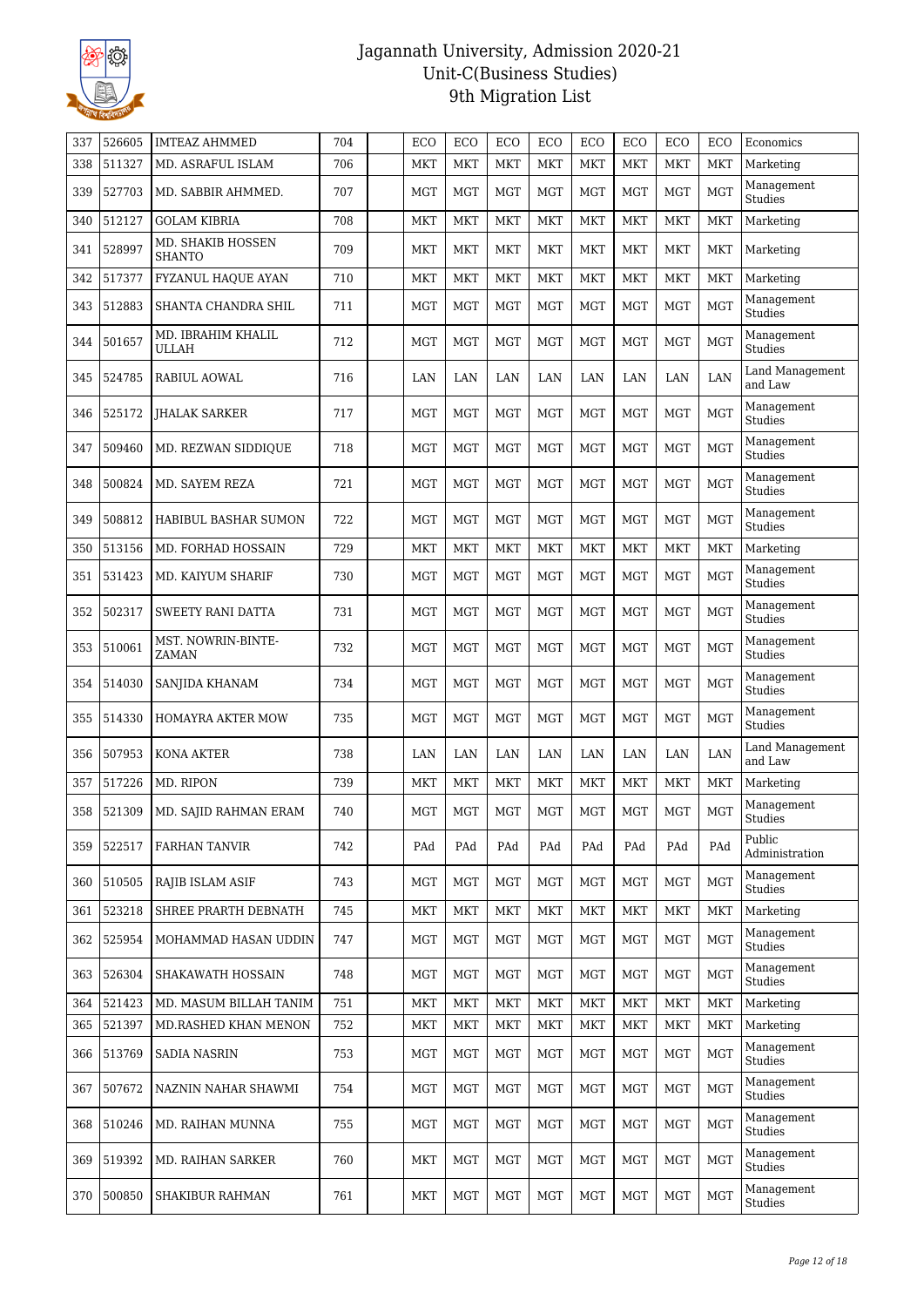

| 371 | 524867     | NAIMUR RAHMAN                    | 763 | MKT        | MGT        | MGT        | MGT        | MGT        | MGT        | MGT        | <b>MGT</b> | Management<br>Studies        |
|-----|------------|----------------------------------|-----|------------|------------|------------|------------|------------|------------|------------|------------|------------------------------|
| 372 | 520420     | <b>RAKIBUL HASAN</b>             | 765 | <b>MKT</b> | <b>MGT</b> | <b>MGT</b> | <b>MGT</b> | <b>MGT</b> | <b>MGT</b> | <b>MGT</b> | <b>MGT</b> | Management<br>Studies        |
| 373 | 532845     | <b>MD. TANBIR HASSAN</b>         | 766 | <b>MKT</b> | <b>MKT</b> | <b>MKT</b> | <b>MKT</b> | <b>MKT</b> | <b>MKT</b> | <b>MKT</b> | <b>MKT</b> | Marketing                    |
| 374 | 516117     | <b>SHANTA AKTER</b>              | 767 | POS        | POS        | POS        | POS        | POS        | POS        | POS        | POS        | Political Science            |
| 375 | 527730     | <b>IMTIAZ AHAMED</b>             | 768 | MKT        | <b>MKT</b> | <b>MKT</b> | MKT        | <b>MKT</b> | <b>MKT</b> | <b>MKT</b> | <b>MKT</b> | Marketing                    |
| 376 | 524451     | MST. RABEYA AKTER                | 769 | SW         | SW         | SW         | SW         | SW         | SW         | SW         | SW         | Social Work                  |
| 377 | 530320     | MD. SOZIB ISLAM                  | 770 | <b>MKT</b> | <b>MKT</b> | <b>MKT</b> | <b>MKT</b> | <b>MKT</b> | <b>MKT</b> | <b>MKT</b> | <b>MKT</b> | Marketing                    |
| 378 | 528783     | <b>VOJON KUMAR</b>               | 771 | <b>MKT</b> | <b>MGT</b> | <b>MGT</b> | <b>MGT</b> | <b>MGT</b> | <b>MGT</b> | <b>MGT</b> | <b>MGT</b> | Management<br><b>Studies</b> |
| 379 | 510257     | <b>ROKSANA</b>                   | 773 | <b>MKT</b> | <b>MKT</b> | <b>MKT</b> | MKT        | <b>MKT</b> | <b>MKT</b> | <b>MKT</b> | <b>MKT</b> | Marketing                    |
| 380 | 518510     | <b>MD. RIYAD HOSSAIN</b>         | 774 | <b>MKT</b> | <b>MKT</b> | <b>MKT</b> | <b>MKT</b> | <b>MKT</b> | <b>MKT</b> | <b>MKT</b> | <b>MKT</b> | Marketing                    |
| 381 | 514885     | <b>SADIA AKTER</b>               | 775 | <b>MKT</b> | <b>MKT</b> | <b>MKT</b> | <b>MKT</b> | <b>MKT</b> | <b>MKT</b> | <b>MKT</b> | <b>MKT</b> | Marketing                    |
| 382 | 522493     | NUSRAT JAHAN                     | 776 | PAd        | <b>MGT</b> | <b>MGT</b> | <b>MGT</b> | <b>MGT</b> | <b>MGT</b> | <b>MGT</b> | <b>MGT</b> | Management<br>Studies        |
| 383 | 512230     | <b>MD. RION MIA</b>              | 777 | <b>MKT</b> | <b>MKT</b> | ECO        | ECO        | ECO        | ECO        | ECO        | ECO        | Economics                    |
| 384 | 502949     | MAJIDUL ISLAM FAHAD              | 779 | LAN        | LAN        | LAN        | LAN        | LAN        | LAN        | LAN        | LAN        | Land Management<br>and Law   |
| 385 | 517121     | MD JUBAER HOSSAIN                | 780 | <b>MKT</b> | <b>MKT</b> | <b>MKT</b> | MKT        | <b>MKT</b> | <b>MKT</b> | <b>MKT</b> | <b>MKT</b> | Marketing                    |
| 386 | 521133     | MD. MAHIUDDIN                    | 781 | MKT        | <b>MKT</b> | <b>MKT</b> | <b>MKT</b> | <b>MKT</b> | <b>MKT</b> | <b>MKT</b> | <b>MKT</b> | Marketing                    |
| 387 | 526090     | MOHAMMAD EMON AHMED              | 783 | <b>MKT</b> | <b>MKT</b> | <b>MKT</b> | <b>MKT</b> | <b>MKT</b> | <b>MKT</b> | <b>MKT</b> | <b>MKT</b> | Marketing                    |
| 388 | 515338     | MAHABUBA ISLAM MITU              | 786 | <b>MKT</b> | <b>MKT</b> | <b>MKT</b> | MKT        | <b>MKT</b> | <b>MKT</b> | <b>MKT</b> | <b>MKT</b> | Marketing                    |
| 389 | 510377     | MD. MASUD RANA                   | 787 | MKT        | <b>MGT</b> | <b>MGT</b> | <b>MGT</b> | <b>MGT</b> | <b>MGT</b> | <b>MGT</b> | <b>MGT</b> | Management<br>Studies        |
| 390 | 527261     | <b>SRABONI CHOWDHURY</b>         | 791 | PAd        | <b>MGT</b> | <b>MGT</b> | <b>MGT</b> | <b>MGT</b> | <b>MGT</b> | <b>MGT</b> | <b>MGT</b> | Management<br>Studies        |
| 391 | 513202     | MD. IMRAN HOSSAIN                | 794 | LAN        | <b>MGT</b> | <b>MGT</b> | <b>MGT</b> | <b>MGT</b> | <b>MGT</b> | <b>MGT</b> | <b>MGT</b> | Management<br>Studies        |
| 392 | 511405     | MD. MUTTAKIN ALI                 | 798 | <b>IER</b> | <b>MGT</b> | <b>MGT</b> | <b>MGT</b> | <b>MGT</b> | <b>MGT</b> | <b>MGT</b> | <b>MGT</b> | Management<br>Studies        |
| 393 | 518279     | <b>MAHEDI HASAN</b>              | 799 | <b>BAN</b> | <b>MGT</b> | <b>MGT</b> | <b>MGT</b> | <b>MGT</b> | <b>MGT</b> | <b>MGT</b> | <b>MGT</b> | Management<br>Studies        |
| 394 | 512147     | MD. TAWFIOUL ISLAM               | 801 | PAd        | <b>MGT</b> | MGT        | <b>MGT</b> | <b>MGT</b> | <b>MGT</b> | <b>MGT</b> | <b>MGT</b> | Management<br><b>Studies</b> |
| 395 | 506511     | MOST. SUCHI KHATUN               | 803 | <b>BAN</b> | <b>MKT</b> | <b>MKT</b> | <b>MKT</b> | <b>MKT</b> | <b>MKT</b> | <b>MKT</b> | <b>MKT</b> | Marketing                    |
|     | 396 510161 | <b>AFIA ANJUM</b>                | 808 | PAd        | <b>MKT</b> | <b>MKT</b> | <b>MKT</b> | <b>MKT</b> | <b>MKT</b> | <b>MKT</b> | <b>MKT</b> | Marketing                    |
| 397 | 501607     | TAMANNA AKTHER                   | 809 | POS        | <b>MGT</b> | <b>MGT</b> | <b>MGT</b> | <b>MGT</b> | <b>MGT</b> | <b>MGT</b> | <b>MGT</b> | Management<br>Studies        |
| 398 | 514602     | MEHEJABIN ISLAM<br><b>MUSKAN</b> | 811 | IML        | <b>MGT</b> | <b>MGT</b> | <b>MGT</b> | <b>MGT</b> | <b>MGT</b> | <b>MGT</b> | <b>MGT</b> | Management<br>Studies        |
| 399 | 532541     | PRASANTA DABNATH                 | 812 | BAN        | <b>MGT</b> | MGT        | <b>MGT</b> | <b>MGT</b> | <b>MGT</b> | <b>MGT</b> | <b>MGT</b> | Management<br>Studies        |
| 400 | 517184     | APURBO KUNDU                     | 815 | POS        | LAN        | LAN        | LAN        | LAN        | LAN        | LAN        | LAN        | Land Management<br>and Law   |
| 401 | 514998     | <b>DIPA SARKER</b>               | 816 | BAN        | <b>MKT</b> | <b>MKT</b> | <b>MKT</b> | <b>MKT</b> | <b>MKT</b> | <b>MKT</b> | <b>MKT</b> | Marketing                    |
| 402 | 518332     | MD. TOKE                         | 817 | MCJ        | MGT        | MGT        | MGT        | MGT        | MGT        | MGT        | <b>MGT</b> | Management<br>Studies        |
| 403 | 517615     | FAHAD HOSSAIN                    | 818 | <b>BAN</b> | <b>MKT</b> | <b>MKT</b> | MKT        | <b>MKT</b> | <b>MKT</b> | <b>MKT</b> | <b>MKT</b> | Marketing                    |
| 404 | 526014     | <b>ANWAR FAIYAZ</b>              | 819 | PAd        | <b>MKT</b> | <b>MKT</b> | <b>MKT</b> | <b>MKT</b> | <b>MKT</b> | <b>MKT</b> | <b>MKT</b> | Marketing                    |
| 405 | 507896     | YASMIN AKTER                     | 821 | MCJ        | <b>MGT</b> | <b>MGT</b> | <b>MGT</b> | <b>MGT</b> | <b>MGT</b> | <b>MGT</b> | <b>MGT</b> | Management<br>Studies        |
| 406 | 514955     | SUMIYA ISLAM SUZANA              | 822 | IER.       | <b>MKT</b> | <b>MKT</b> | MKT        | <b>MKT</b> | <b>MKT</b> | <b>MKT</b> | <b>MKT</b> | Marketing                    |
| 407 | 530552     | JANNATUN NAIM                    | 825 | POS        | <b>MGT</b> | <b>MGT</b> | MGT        | <b>MGT</b> | <b>MGT</b> | <b>MGT</b> | <b>MGT</b> | Management<br>Studies        |
| 408 | 533160     | MEHEDI HASAN                     | 826 | IER        | <b>MGT</b> | <b>MGT</b> | <b>MGT</b> | <b>MGT</b> | <b>MGT</b> | <b>MGT</b> | <b>MGT</b> | Management<br>Studies        |
| 409 | 511027     | MOMIN KHAN                       | 828 |            |            | <b>MKT</b> | <b>MKT</b> | <b>MKT</b> | <b>MKT</b> | <b>MKT</b> | <b>MKT</b> | Marketing                    |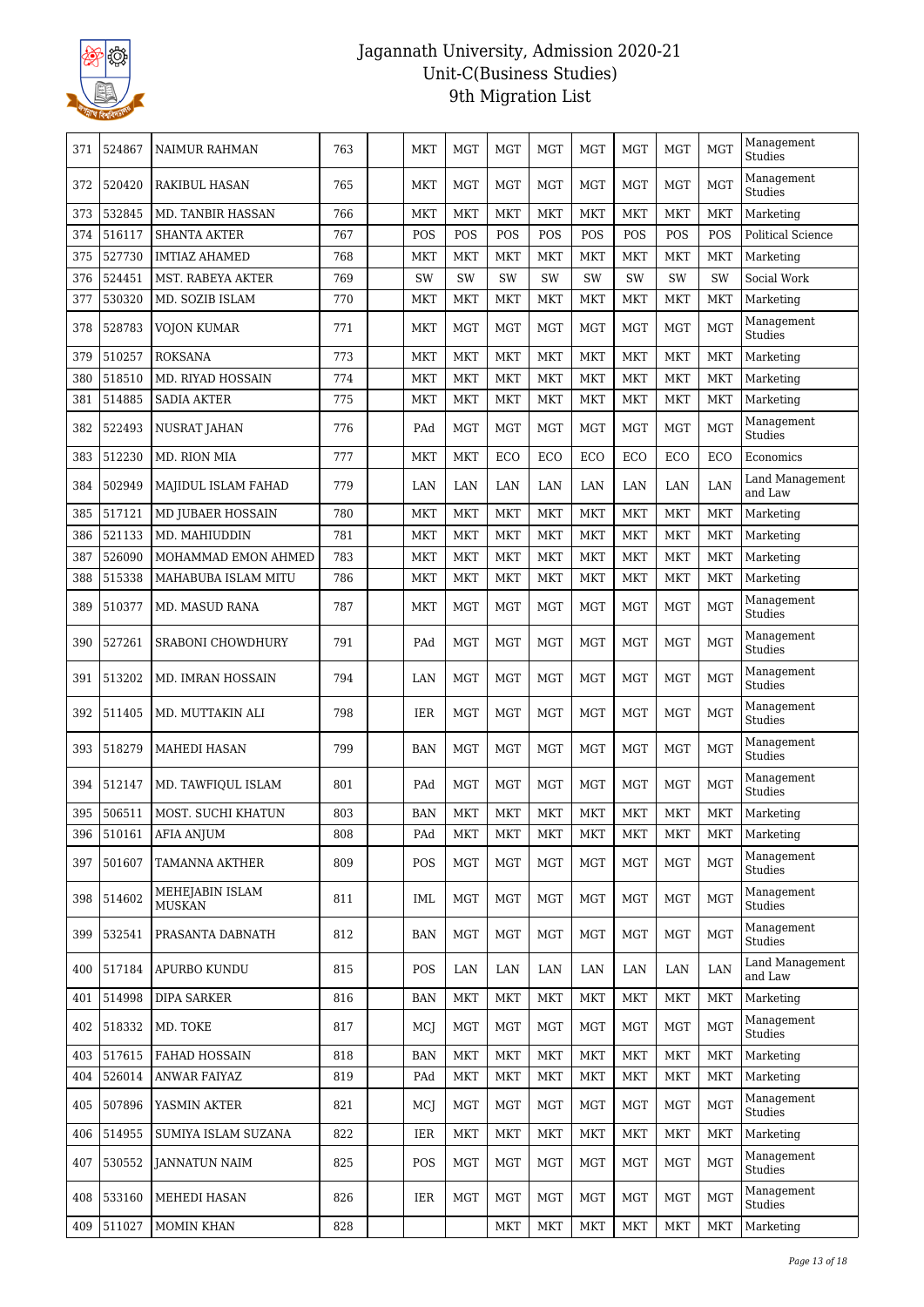

| 410 | 518533 | <b>MD. REHAD SARKER</b>     | 829 | POS        | <b>MGT</b> | <b>MGT</b> | <b>MGT</b> | <b>MGT</b> | <b>MGT</b> | <b>MGT</b> | <b>MGT</b> | Management<br>Studies                          |
|-----|--------|-----------------------------|-----|------------|------------|------------|------------|------------|------------|------------|------------|------------------------------------------------|
| 411 | 518254 | MD. MAMUN                   | 830 | IER        | <b>MKT</b> | <b>MKT</b> | MKT        | <b>MKT</b> | <b>MKT</b> | MKT        | MKT        | Marketing                                      |
| 412 | 507528 | <b>MOSLEY UDDIN</b>         | 831 | SW         | <b>MGT</b> | <b>MGT</b> | <b>MGT</b> | <b>MGT</b> | <b>MGT</b> | <b>MGT</b> | <b>MGT</b> | Management<br>Studies                          |
| 413 | 516440 | <b>FARJANA</b>              | 835 | SOC        | <b>MKT</b> | <b>MKT</b> | <b>MKT</b> | <b>MKT</b> | <b>MKT</b> | <b>MKT</b> | <b>MKT</b> | Marketing                                      |
| 414 | 500596 | MD. IBRAHIM HOSSAIN         | 836 | PAd        | PAd        | PAd        | PAd        | PAd        | PAd        | PAd        | PAd        | Public<br>Administration                       |
| 415 | 524400 | <b>FAUZIA SHARMIN OASIS</b> | 840 | PAd        | <b>MGT</b> | <b>MGT</b> | <b>MGT</b> | <b>MGT</b> | <b>MGT</b> | <b>MGT</b> | <b>MGT</b> | Management<br>Studies                          |
| 416 | 516775 | MD. SHAKIL SHIKDER          | 843 | PAd        | PAd        | PAd        | PAd        | PAd        | PAd        | PAd        | PAd        | Public<br>Administration                       |
| 417 | 517581 | MD. SOHRAF                  | 845 | PAd        | <b>MGT</b> | <b>MGT</b> | <b>MGT</b> | <b>MGT</b> | <b>MGT</b> | <b>MGT</b> | <b>MGT</b> | Management<br>Studies                          |
| 418 | 507880 | <b>HAFIZA AKTER</b>         | 846 | MCJ        | MCI        | MCI        | MCI        | MCI        | MCI        | MCI        | MCI        | Mass<br>Communication and<br><b>Journalism</b> |
| 419 | 516839 | <b>MD.MAHAMUDUL HASAN</b>   | 847 | SOC        | <b>MGT</b> | <b>MGT</b> | ECO        | ECO        | ECO        | ECO        | ECO        | Economics                                      |
| 420 | 516703 | <b>MEARAZ HOSSAIN</b>       | 850 | MCJ        | <b>MKT</b> | <b>MKT</b> | <b>MKT</b> | <b>MKT</b> | <b>MKT</b> | <b>MKT</b> | <b>MKT</b> | Marketing                                      |
| 421 | 511808 | <b>SHAHARIA BOSHIR</b>      | 854 | MCJ        | <b>MKT</b> | <b>MKT</b> | <b>MKT</b> | <b>MKT</b> | <b>MKT</b> | <b>MKT</b> | <b>MKT</b> | Marketing                                      |
| 422 | 514889 | <b>BITHI AKTER</b>          | 857 | <b>SOC</b> | <b>MGT</b> | <b>MGT</b> | <b>MGT</b> | <b>MGT</b> | <b>MGT</b> | <b>MGT</b> | <b>MGT</b> | Management<br>Studies                          |
| 423 | 531742 | <b>SANZIDA SULTANA</b>      | 858 | <b>IML</b> | <b>MKT</b> | <b>MKT</b> | <b>MKT</b> | <b>MKT</b> | <b>MKT</b> | <b>MKT</b> | <b>MKT</b> | Marketing                                      |
| 424 | 531227 | MD. JEWEL MATUBBER          | 861 | SOC        | <b>MKT</b> | <b>MKT</b> | <b>MKT</b> | <b>MKT</b> | <b>MKT</b> | <b>MKT</b> | <b>MKT</b> | Marketing                                      |
| 425 | 504148 | <b>HABIBA AKTER</b>         | 863 | MCJ        | <b>MGT</b> | <b>MGT</b> | <b>MGT</b> | <b>MGT</b> | <b>MGT</b> | <b>MGT</b> | <b>MGT</b> | Management<br>Studies                          |
| 426 | 524710 | MD. GOLAM MOSTOFA           | 864 | <b>SW</b>  | <b>MGT</b> | LAN        | LAN        | LAN        | LAN        | LAN        | LAN        | Land Management<br>and Law                     |
| 427 | 522968 | MOHAMMAD ALI                | 865 |            |            | <b>MKT</b> | <b>MKT</b> | <b>MKT</b> | <b>MKT</b> | <b>MKT</b> | <b>MKT</b> | Marketing                                      |
| 428 | 522594 | ANOWAR HOSSAIN              | 866 | <b>IML</b> | <b>MGT</b> | <b>MGT</b> | <b>MGT</b> | <b>MGT</b> | <b>MGT</b> | <b>MGT</b> | <b>MGT</b> | Management<br>Studies                          |
| 429 | 531340 | TUSHAR SHEIKH               | 867 | SW         | <b>MKT</b> | <b>MKT</b> | <b>MKT</b> | <b>MKT</b> | <b>MKT</b> | <b>MKT</b> | <b>MKT</b> | Marketing                                      |
| 430 | 514338 | TABASSUM AISARJA RASTY      | 868 | <b>SOC</b> | <b>MKT</b> | <b>MKT</b> | <b>MKT</b> | <b>MKT</b> | <b>MKT</b> | <b>MKT</b> | <b>MKT</b> | Marketing                                      |
| 431 | 509085 | REDOAN AHMED NAFIZ          | 871 | <b>SOC</b> | <b>MGT</b> | <b>MGT</b> | <b>MGT</b> | <b>MGT</b> | <b>MGT</b> | <b>MGT</b> | <b>MGT</b> | Management<br>Studies                          |
| 432 | 530531 | <b>SHEHAB MIA</b>           | 874 | <b>ANT</b> | <b>MGT</b> | <b>MGT</b> | <b>MGT</b> | <b>MGT</b> | <b>MGT</b> | <b>MGT</b> | <b>MGT</b> | Management<br>Studies                          |
| 433 | 513891 | MAFUZA AKTER NITU           | 879 | IML        | <b>IML</b> | <b>IML</b> | IML        | <b>IML</b> | IML        | IML        | <b>IML</b> | Institute of Modern<br>Language(IML)           |
| 434 | 528156 | MD EMON SHEIKH              | 890 |            | MGT        | MGT        | MGT        | MGT        | MGT        | <b>MGT</b> | <b>MGT</b> | Management<br>Studies                          |
| 435 | 526012 | MD. HABIBUL ABRAR           | 891 |            | <b>MKT</b> | <b>MKT</b> | <b>MKT</b> | <b>MKT</b> | <b>MKT</b> | <b>MKT</b> | <b>MKT</b> | Marketing                                      |
| 436 | 512894 | MAHA AKTER                  | 892 |            | <b>MKT</b> | <b>MKT</b> | <b>MKT</b> | <b>MKT</b> | <b>MKT</b> | <b>MKT</b> | <b>MKT</b> | Marketing                                      |
| 437 | 528555 | MD. MEHEDI HASSAN           | 893 |            | <b>MKT</b> | <b>MGT</b> | <b>MGT</b> | <b>MGT</b> | <b>MGT</b> | <b>MGT</b> | MGT        | Management<br>Studies                          |
| 438 | 531479 | MD. HAFIZUR RAHMAN          | 894 |            | MKT        | MGT        | MGT        | MGT        | <b>MGT</b> | <b>MGT</b> | <b>MGT</b> | Management<br>Studies                          |
| 439 | 513158 | SALEM HOSSAIN SIYAM         | 895 |            | MKT        | <b>MKT</b> | <b>MKT</b> | MKT        | MKT        | <b>MKT</b> | <b>MKT</b> | Marketing                                      |
| 440 | 513225 | MD. YOUNUS                  | 896 |            | <b>MKT</b> | <b>MGT</b> | MGT        | <b>MGT</b> | <b>MGT</b> | <b>MGT</b> | <b>MGT</b> | Management<br>Studies                          |
| 441 | 500878 | NAEEM AL YUSUF MALIK        | 898 |            | PAd        | PAd        | LAN        | LAN        | LAN        | LAN        | LAN        | Land Management<br>and Law                     |
| 442 | 500274 | SHUNJIDA ALAM               | 899 |            | MKT        | MGT        | MGT        | MGT        | MGT        | MGT        | <b>MGT</b> | Management<br>Studies                          |
| 443 | 518876 | TOUFIQE OMAR                | 900 |            | MKT        | MGT        | MGT        | MGT        | <b>MGT</b> | MGT        | <b>MGT</b> | Management<br>Studies                          |
| 444 | 518573 | TOFAYEL ISLAM               | 901 |            | <b>MKT</b> | <b>MGT</b> | MGT        | <b>MGT</b> | <b>MGT</b> | MGT        | <b>MGT</b> | Management<br>Studies                          |
|     |        |                             |     |            |            |            |            |            |            |            |            |                                                |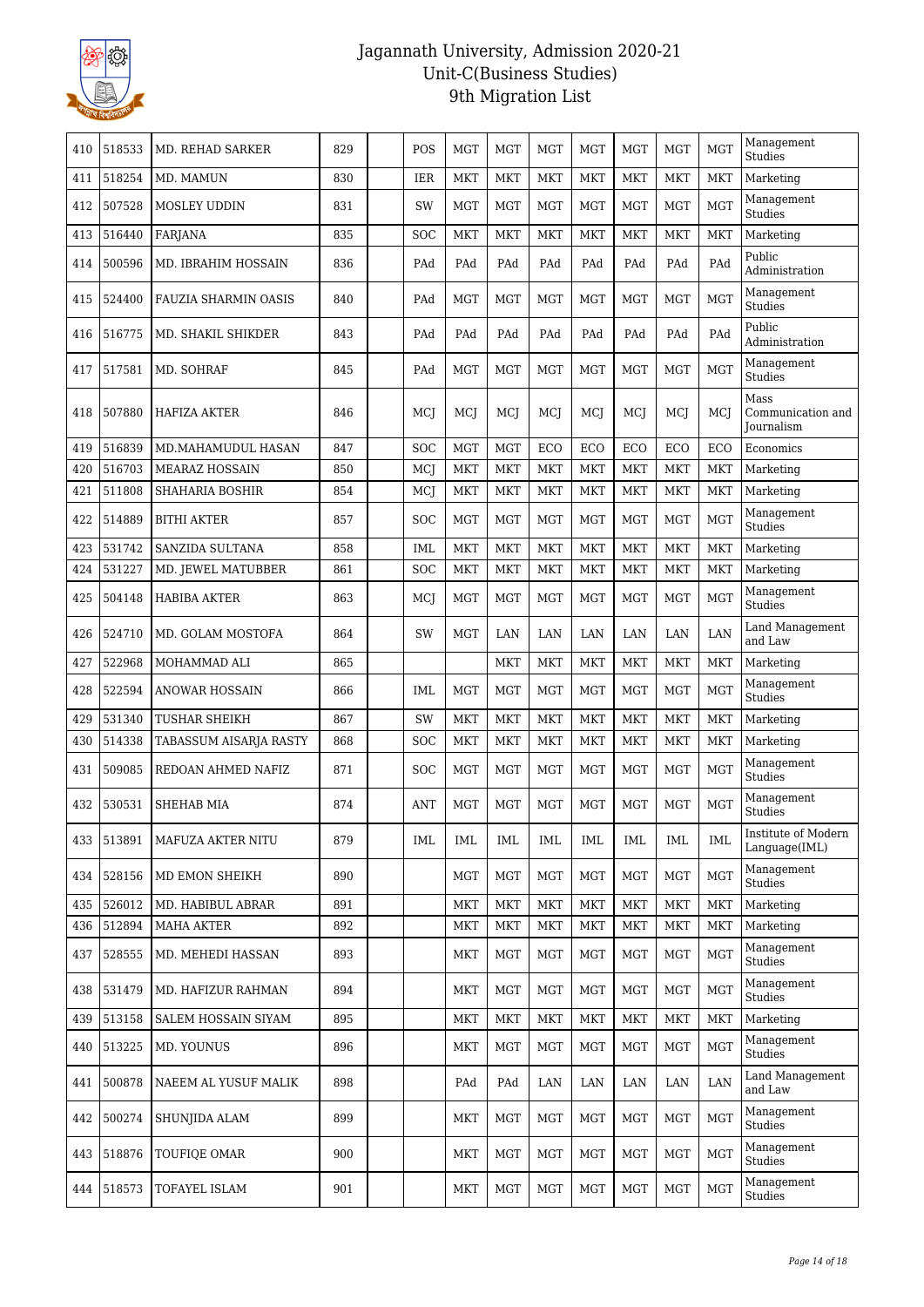

| 445 | 513056     | MD. MAINE HOSSEN             | 902 | MKT        | <b>MGT</b> | <b>MGT</b> | <b>MGT</b> | <b>MGT</b> | <b>MGT</b> | <b>MGT</b> | Management<br>Studies                   |
|-----|------------|------------------------------|-----|------------|------------|------------|------------|------------|------------|------------|-----------------------------------------|
| 446 | 518836     | ABIDUR RAHMAN MAHIR          | 903 | <b>MKT</b> | <b>MGT</b> | MGT        | MGT        | <b>MGT</b> | <b>MGT</b> | <b>MGT</b> | Management<br>Studies                   |
| 447 | 521269     | NAJMUL HOSSAIN               | 904 | <b>MKT</b> | <b>MGT</b> | <b>MGT</b> | <b>MGT</b> | <b>MGT</b> | <b>MGT</b> | <b>MGT</b> | Management<br>Studies                   |
| 448 | 521031     | MD. JILON HOSSAIN            | 905 | <b>MKT</b> | <b>MKT</b> | <b>MKT</b> | <b>MKT</b> | <b>MKT</b> | <b>MKT</b> | <b>MKT</b> | Marketing                               |
| 449 | 530705     | MD. SAMIUL ISLAM             | 906 | PAd        | PAd        | PAd        | PAd        | PAd        | PAd        | PAd        | Public<br>Administration                |
| 450 | 527673     | <b>MD. PRANTO NASIB</b>      | 907 | <b>MKT</b> | <b>MKT</b> | MKT        | MKT        | <b>MKT</b> | <b>MKT</b> | <b>MKT</b> | Marketing                               |
| 451 | 501213     | RABBI AHAMMED                | 908 | <b>MKT</b> | <b>MKT</b> | <b>MGT</b> | <b>MGT</b> | <b>MGT</b> | <b>MGT</b> | <b>MGT</b> | Management<br>Studies                   |
| 452 | 513799     | RUBAIYAT FARDIN              | 909 | MKT        | <b>MKT</b> | <b>MKT</b> | <b>MKT</b> | <b>MKT</b> | <b>MKT</b> | <b>MKT</b> | Marketing                               |
| 453 | 513791     | NASRIN NAHAR NADIA           | 911 | PAd        | <b>MKT</b> | <b>MKT</b> | <b>MKT</b> | <b>MKT</b> | <b>MKT</b> | <b>MKT</b> | Marketing                               |
| 454 | 524092     | MD. IMRAN HASAN              | 912 | MCJ        | <b>MKT</b> | <b>MKT</b> | <b>MKT</b> | <b>MKT</b> | <b>MKT</b> | <b>MKT</b> | Marketing                               |
| 455 | 514083     | FATEHA SULTANA SHAFA         | 914 | SOC        | <b>MKT</b> | <b>MGT</b> | <b>MGT</b> | <b>MGT</b> | <b>MGT</b> | <b>MGT</b> | Management<br>Studies                   |
| 456 | 502765     | <b>JOY BISWAS</b>            | 915 | PAd        | <b>MKT</b> | <b>MKT</b> | <b>MKT</b> | <b>MKT</b> | <b>MKT</b> | <b>MKT</b> | Marketing                               |
| 457 | 514015     | UMMA MORIOM LAMEA            | 916 | PAd        | <b>MKT</b> | <b>MKT</b> | <b>MKT</b> | <b>MKT</b> | <b>MKT</b> | <b>MKT</b> | Marketing                               |
| 458 | 514424     | <b>DOLON AKTER</b>           | 917 | POS        | POS        | <b>MGT</b> | <b>MGT</b> | <b>MGT</b> | <b>MGT</b> | <b>MGT</b> | Management<br>Studies                   |
| 459 | 518390     | SAHADAT HOSSAIN SOBUI        | 918 | POS        | <b>MKT</b> | <b>MKT</b> | <b>MKT</b> | <b>MKT</b> | <b>MKT</b> | <b>MKT</b> | Marketing                               |
| 460 | 505050     | MD. ROMAN HOSSEN             | 919 | <b>IER</b> | <b>MKT</b> | <b>MKT</b> | <b>MKT</b> | <b>MKT</b> | <b>MKT</b> | <b>MKT</b> | Marketing                               |
| 461 | 533048     | MD. MURSHED                  | 923 | IER        | <b>MKT</b> | <b>MKT</b> | <b>MKT</b> | <b>MKT</b> | <b>MKT</b> | <b>MKT</b> | Marketing                               |
| 462 | 527932     | MD HABIBUR RAHMAN            | 924 | MCJ        | <b>MKT</b> | <b>MKT</b> | <b>MKT</b> | <b>MKT</b> | <b>MKT</b> | <b>MKT</b> | Marketing                               |
| 463 | 517305     | MD. SHARIFUL ISLAM           | 925 | PAd        | <b>MKT</b> | <b>MKT</b> | <b>MKT</b> | <b>MKT</b> | <b>MKT</b> | <b>MKT</b> | Marketing                               |
| 464 | 524112     | <b>TAJRIN AKTER</b>          | 931 | POS        | POS        | POS        | POS        | POS        | POS        | POS        | <b>Political Science</b>                |
| 465 | 518764     | MD. MUSTAQIM BILLAH          | 932 | PAd        | <b>MKT</b> | <b>MGT</b> | <b>MGT</b> | <b>MGT</b> | <b>MGT</b> | <b>MGT</b> | Management<br><b>Studies</b>            |
| 466 | 531247     | <b>SOHAN MRIDHA</b>          | 933 | IER        | IER        | <b>MGT</b> | <b>MGT</b> | <b>MGT</b> | <b>MGT</b> | <b>MGT</b> | Management<br>Studies                   |
| 467 | 506558     | MST. SUMAIYA KHATUN          | 936 | <b>POS</b> | POS        | <b>MGT</b> | <b>MGT</b> | <b>MGT</b> | <b>MGT</b> | <b>MGT</b> | Management<br>Studies                   |
| 468 | 518420     | MD. ABDULLAH BOYATI          | 940 | <b>BAN</b> | <b>BAN</b> | <b>MGT</b> | <b>MGT</b> | <b>MGT</b> | <b>MGT</b> | <b>MGT</b> | Management<br>Studies                   |
| 469 | 530505     | KARTIK CHANDRO RAY           | 941 | <b>BAN</b> | <b>BAN</b> | <b>BAN</b> | <b>BAN</b> | <b>BAN</b> | <b>BAN</b> | <b>BAN</b> | Bangla                                  |
|     | 470 533177 | <b>MD.HRIDOY HASAN</b>       | 942 | MCJ        | MCJ        | <b>MKT</b> | <b>MKT</b> | <b>MKT</b> | <b>MKT</b> | MKT        | Marketing                               |
| 471 | 510349     | RAKESH KUMAR DHAR            | 944 | MCJ        | MCJ        | <b>MGT</b> | <b>MGT</b> | <b>MGT</b> | <b>MGT</b> | <b>MGT</b> | Management<br>Studies                   |
| 472 | 524826     | <b>RIDAY MIA</b>             | 945 | PAd        | PAd        | MGT        | MGT        | MGT        | MGT        | <b>MGT</b> | Management<br>Studies                   |
| 473 | 517100     | MD. SIAM BAPARI              | 950 | PAd        | PAd        | PAd        | PAd        | PAd        | PAd        | PAd        | Public<br>Administration                |
| 474 | 510025     | MST. MEHERUNNESA             | 952 | PAd        | PAd        | MGT        | MGT        | <b>MGT</b> | MGT        | <b>MGT</b> | Management<br>Studies                   |
| 475 | 513925     | <b>SUSMITA AKTAR EVA</b>     | 953 | MCJ        | MCI        | MCI        | MCJ        | MCJ        | MCI        | MCJ        | Mass<br>Communication and<br>Journalism |
| 476 | 508630     | MEZBAH UDDIN TULIP           | 961 | MCJ        | MCJ        | MKT        | <b>MKT</b> | <b>MKT</b> | <b>MKT</b> | <b>MKT</b> | Marketing                               |
| 477 | 526311     | REDOWAN RUBAYET<br>CHOWDHURY | 963 | IER        | PAd        | MGT        | MGT        | MGT        | <b>MGT</b> | <b>MGT</b> | Management<br>Studies                   |
| 478 | 501754     | NILUT POL ROY ANKON          | 964 | <b>ANT</b> | PAd        | MKT        | MKT        | <b>MKT</b> | <b>MKT</b> | <b>MKT</b> | Marketing                               |
| 479 | 518128     | <b>RAKIB MIA</b>             | 969 | IML        | <b>BAN</b> | ECO        | MGT        | MGT        | <b>MGT</b> | <b>MGT</b> | Management<br>Studies                   |
| 480 | 520904     | MUSHFIQUR RAHMAN             | 972 | SW         | IER        | MKT        | <b>MKT</b> | <b>MKT</b> | <b>MKT</b> | <b>MKT</b> | Marketing                               |
| 481 | 514878     | MAHIYA RAHMAN                | 973 | SW         | SW         | SW         | SW         | SW         | SW         | SW         | Social Work                             |
| 482 | 522505     | <b>SUBORNA PODDER</b>        | 978 | SW         | <b>BAN</b> | <b>BAN</b> | MGT        | MGT        | MGT        | MGT        | Management<br>Studies                   |
|     |            |                              |     |            |            |            |            |            |            |            |                                         |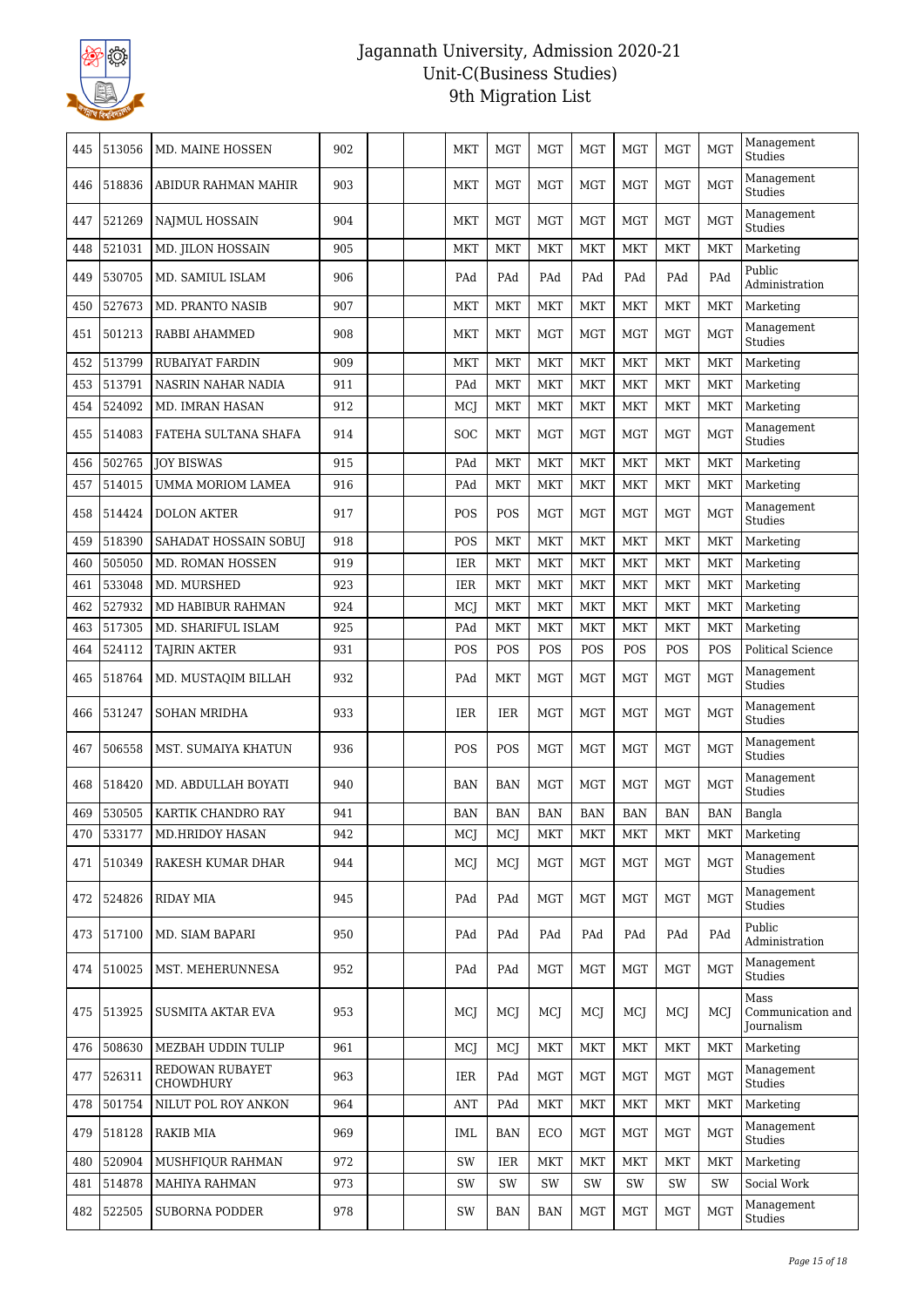

| 483 | 511337 | MD. HABIBUR RAHMAN                  | 983  | <b>IML</b> | <b>IML</b> | <b>MKT</b> | <b>MKT</b> | <b>MKT</b>   | MKT          | <b>MKT</b> | Marketing                                      |
|-----|--------|-------------------------------------|------|------------|------------|------------|------------|--------------|--------------|------------|------------------------------------------------|
| 484 | 500169 | ANIKANTAHSIN ANOY                   | 986  | SOC        | MCI        | MCI        | MCJ        | MCI          | MCI          | MCI        | Mass<br>Communication and<br><b>Journalism</b> |
| 485 | 502695 | MD.RASHEDUZZAMAN                    | 989  | <b>SOC</b> | <b>BAN</b> | LAN        | LAN        | LAN          | LAN          | LAN        | Land Management<br>and Law                     |
| 486 | 504878 | MD. ATIK REZA                       | 991  | <b>SOC</b> | PAd        | <b>MKT</b> | <b>MKT</b> | <b>MKT</b>   | <b>MKT</b>   | <b>MKT</b> | Marketing                                      |
| 487 | 517748 | <b>RIFAT FAKIR</b>                  | 993  | <b>ANT</b> | <b>BAN</b> | <b>BAN</b> | <b>MKT</b> | <b>MKT</b>   | <b>MKT</b>   | <b>MKT</b> | Marketing                                      |
| 488 | 520302 | TANJIDUL ISLAM                      | 1000 | <b>ANT</b> | PAd        | PAd        | <b>MGT</b> | <b>MGT</b>   | <b>MGT</b>   | <b>MGT</b> | Management<br>Studies                          |
| 489 | 500764 | MD. NAYEM HOSSAIN                   | 1001 |            | <b>BAN</b> | BAN        | <b>MGT</b> | <b>MGT</b>   | <b>MGT</b>   | <b>MGT</b> | Management<br>Studies                          |
| 490 | 512031 | PARTHA SARKER                       | 1002 | ANT        | POS        | POS        | POS        | <b>POS</b>   | POS          | POS        | Political Science                              |
| 491 | 518395 | MINHAZ-UL-ISLAM                     | 1004 |            | PAd        | PAd        | PAd        | PAd          | PAd          | PAd        | Public<br>Administration                       |
| 492 | 520166 | RAKIBUL ISLAM                       | 1012 |            | POS        | POS        | POS        | POS          | POS          | POS        | <b>Political Science</b>                       |
| 493 | 511587 | <b>AMRIN HOSSAIN</b>                | 1015 |            | SOC        | <b>BAN</b> | <b>MKT</b> | <b>MKT</b>   | <b>MKT</b>   | <b>MKT</b> | Marketing                                      |
| 494 | 524585 | MST. IFFAT JAHAN                    | 1016 |            | PAd        | MCJ        | <b>MGT</b> | <b>MGT</b>   | <b>MGT</b>   | MGT        | Management<br>Studies                          |
| 495 | 518340 | MD. HUMAYON KABIR                   | 1020 |            | IER        | BAN        | <b>MGT</b> | <b>MGT</b>   | <b>MGT</b>   | MGT        | Management<br>Studies                          |
| 496 | 514704 | ANHA AKTER NAJIN                    | 1032 |            | SW         | MCJ        | <b>MKT</b> | <b>MKT</b>   | <b>MKT</b>   | <b>MKT</b> | Marketing                                      |
| 497 | 511057 | MD. ARAFAT CHAUDHURY                | 1033 |            | <b>SOC</b> | <b>BAN</b> | <b>MGT</b> | <b>MGT</b>   | <b>MGT</b>   | <b>MGT</b> | Management<br>Studies                          |
| 498 | 519916 | PRITOM CHANDRA SAHA                 | 1036 |            | SW         | PAd        | <b>MGT</b> | <b>MKT</b>   | <b>MKT</b>   | <b>MKT</b> | Marketing                                      |
| 499 | 517206 | MD. FORHAD MIA                      | 1039 |            | <b>IML</b> | POS        | ECO        | MKT          | <b>MKT</b>   | <b>MKT</b> | Marketing                                      |
| 500 | 514667 | RATNA AKTER                         | 1040 |            | IML        | MCJ        | MCJ        | <b>MGT</b>   | <b>MGT</b>   | <b>MGT</b> | Management<br>Studies                          |
| 501 | 511826 | <b>SIFAT HASAN SAKIB</b>            | 1042 |            |            |            |            |              |              | PAd        | Public<br>Administration                       |
| 502 | 505509 | <b>ARFIN AKTER</b>                  | 1043 |            | <b>ANT</b> | <b>BAN</b> | <b>BAN</b> | <b>MGT</b>   | <b>MGT</b>   | <b>MKT</b> | Marketing                                      |
| 503 | 507808 | ISRAT JAHAN DOLA                    | 1050 |            | <b>ANT</b> | IER        | IER        | <b>MGT</b>   | <b>MGT</b>   | <b>MGT</b> | Management<br>Studies                          |
| 504 | 510050 | MOST. SANZILA AKTER<br><b>BITHY</b> | 1058 |            |            | POS        | POS        | <b>MGT</b>   | <b>MGT</b>   | MGT        | Management<br><b>Studies</b>                   |
| 505 | 514560 | MAHFUZA JANNAT                      | 1064 |            |            | <b>SOC</b> | SOC        | SOC          | SOC          | SOC        | Sociology                                      |
|     |        | 506 522016   MST. AFROJA AKTER      | 1065 |            |            | MCJ        | MCJ        | $_{\rm ECO}$ | $_{\rm MGT}$ | MGT        | Management<br>Studies                          |
| 507 | 500299 | <b>RIMTY TASNIM</b>                 | 1068 |            |            | IER        | IER        | IER          | <b>MGT</b>   | <b>MKT</b> | Marketing                                      |
| 508 | 513306 | ABDUL KADER ZILANI                  | 1070 |            |            | BAN        | POS        | POS          | <b>MGT</b>   | <b>MGT</b> | Management<br><b>Studies</b>                   |
| 509 | 531658 | JANNATUL FERDOUS MIM                | 1078 |            |            | PAd        | PAd        | PAd          | PAd          | PAd        | Public<br>Administration                       |
| 510 | 514515 | RUNA AKTER                          | 1079 |            |            | PAd        | PAd        | PAd          | PAd          | <b>MGT</b> | Management<br><b>Studies</b>                   |
| 511 | 514342 | <b>KEYAMONY</b>                     | 1080 |            |            | SW         | POS        | POS          | POS          | <b>MGT</b> | Management<br>Studies                          |
| 512 | 507775 | ERTAZ ARA HELAL                     | 1086 |            |            | PAd        | PAd        | PAd          | PAd          | PAd        | Public<br>Administration                       |
| 513 | 514952 | <b>RIYA MONI</b>                    | 1087 |            |            | <b>IER</b> | <b>BAN</b> | <b>BAN</b>   | <b>BAN</b>   | <b>MKT</b> | Marketing                                      |
| 514 | 513007 | ABDUL KADER                         | 1090 |            |            | <b>SOC</b> | <b>SOC</b> | <b>SOC</b>   | ECO          | <b>MGT</b> | Management<br>Studies                          |
| 515 | 518852 | MD. IRFAN HOSSAIN                   | 1091 |            |            | SOC        | <b>BAN</b> | <b>BAN</b>   | BAN          | <b>MGT</b> | Management<br>Studies                          |
| 516 | 508134 | MST. AYASHA                         | 1107 |            |            |            |            |              |              | PAd        | Public<br>Administration                       |
| 517 | 505151 | MOSLEHA ISMITA                      | 1114 |            |            | IML        | IER        | LAN          | LAN          | <b>MGT</b> | Management<br>Studies                          |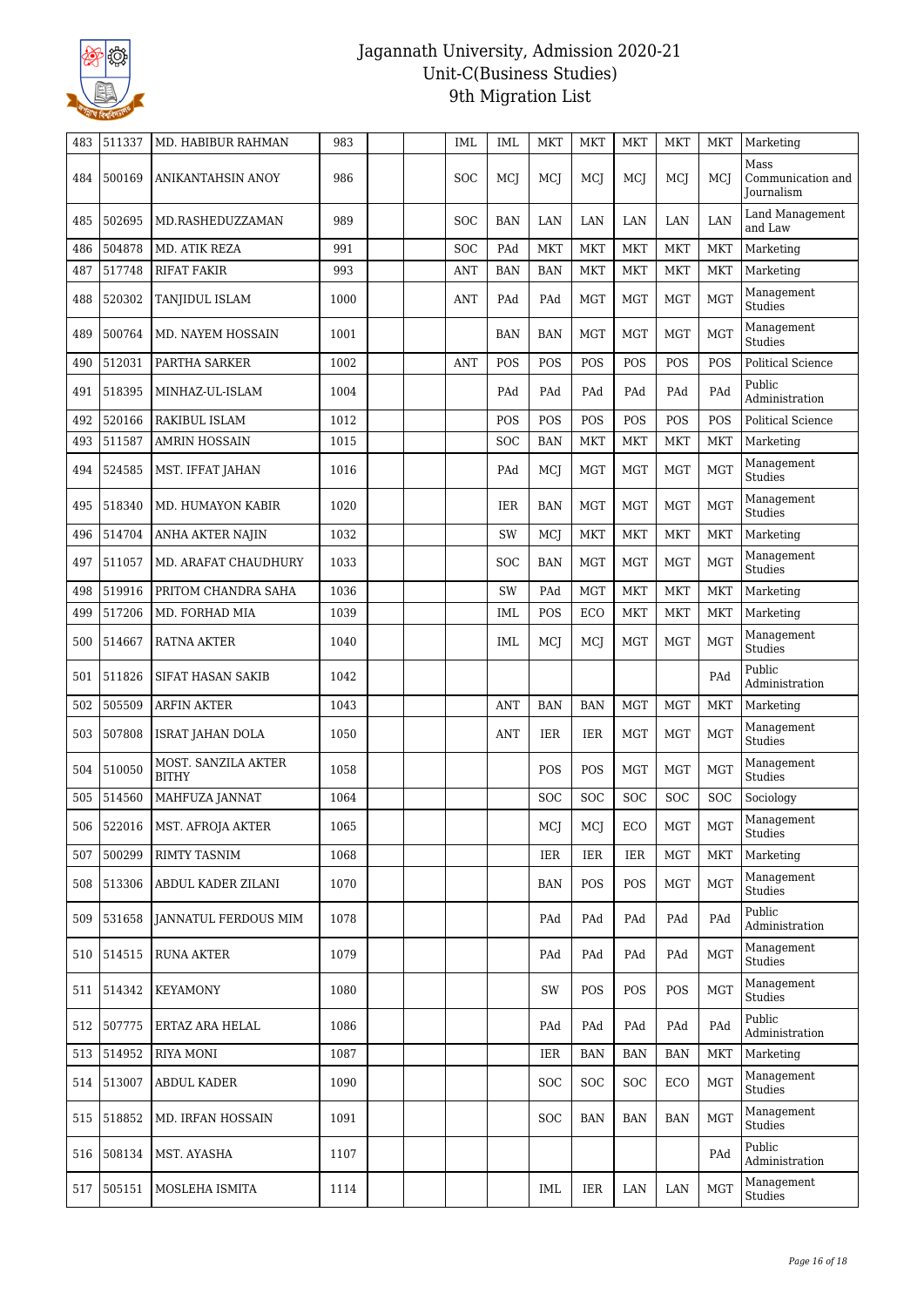

| 518 | 506332     | MD. SAIFUR RAHAMAN                 | 1118 |  |  | <b>ANT</b> | PAd        | PAd        | PAd        | <b>MGT</b> | Management<br>Studies                          |
|-----|------------|------------------------------------|------|--|--|------------|------------|------------|------------|------------|------------------------------------------------|
| 519 | 514270     | <b>ZEBA AKTER</b>                  | 1119 |  |  | <b>IML</b> | PAd        | PAd        | PAd        | <b>MGT</b> | Management<br>Studies                          |
| 520 | 531214     | <b>MANNA MOHAJON</b>               | 1124 |  |  | <b>ANT</b> | <b>IER</b> | <b>IER</b> | <b>IER</b> | <b>MGT</b> | Management<br>Studies                          |
| 521 | 529566     | MOST. SUMAIYA NAWSHIN              | 1128 |  |  |            | POS        | POS        | POS        | POS        | <b>Political Science</b>                       |
| 522 | 508161     | RAHMA MAHINOOR<br><b>SHUVESCHA</b> | 1129 |  |  |            | PAd        | PAd        | PAd        | <b>MKT</b> | Marketing                                      |
| 523 | 524460     | <b>TANJINA AKTER</b>               | 1131 |  |  |            | MCJ        | MCJ        | MCJ        | <b>MGT</b> | Management<br>Studies                          |
| 524 | 517319     | MD. ALAMGIR HOSSEN                 | 1135 |  |  |            | MCJ        | MCJ        | MCJ        | <b>MKT</b> | Marketing                                      |
| 525 | 507695     | <b>NAWMI NAJAH</b>                 | 1140 |  |  |            | SOC        | SOC        | SOC        | <b>MGT</b> | Management<br>Studies                          |
| 526 | 527973     | MD. OHIDUL ISLAM                   | 1152 |  |  |            |            |            |            | <b>BAN</b> | Bangla                                         |
| 527 | 506774     | MIR ABID HASAN                     | 1158 |  |  |            | MCJ        | MCJ        | MCJ        | LAN        | Land Management<br>and Law                     |
| 528 | 504938     | MD. EMON MIA                       | 1159 |  |  |            | MCI        | MCJ        | MCJ        | <b>MKT</b> | Management<br>Studies                          |
| 529 | 531088     | <b>TAMANNA AKTER</b>               | 1162 |  |  |            | <b>SW</b>  | POS        | POS        | <b>MKT</b> | Marketing                                      |
| 530 | 508923     | MD. SIAM AHMED                     | 1163 |  |  |            | SOC        | POS        | POS        | <b>MKT</b> | Marketing                                      |
| 531 | 500630     | PRANTO KUMAR SHARMA                | 1170 |  |  |            |            | <b>BAN</b> | <b>BAN</b> | <b>MKT</b> | Marketing                                      |
| 532 | 529742     | MD. JAHID HASAN                    | 1171 |  |  |            | SW         | <b>BAN</b> | <b>BAN</b> | <b>ECO</b> | Marketing                                      |
| 533 | 514178     | <b>SADIA AKTER</b>                 | 1173 |  |  |            | SW         | SW         | SW         | SW         | Social Work                                    |
| 534 | 515668     | ABIDA SULTANA SHIFA                | 1174 |  |  |            | SW         | MCJ        | MCJ        | ECO        | Economics                                      |
| 535 | 516493     | <b>KAMAL HOSSAIN</b>               | 1184 |  |  |            | <b>ANT</b> | POS        | POS        | POS        | <b>Political Science</b>                       |
| 536 | 509287     | FAHAD CHOWDHURY                    | 1198 |  |  |            |            | PAd        | PAd        | PAd        | Public<br>Administration                       |
| 537 | 508813     | ARJUN BISWAS DIPTO                 | 1200 |  |  |            |            | <b>BAN</b> | <b>BAN</b> | <b>BAN</b> | Bangla                                         |
| 538 | 522747     | ABDUR RAHMAN SHUVO                 | 1207 |  |  |            |            | PAd        | PAd        | PAd        | Economics                                      |
| 539 | 532601     | MD. JAHIRUL ISLAM                  | 1217 |  |  |            |            | MCJ        | MCJ        | MCI        | Mass<br>Communication and<br><b>Journalism</b> |
| 540 | 513910     | NETHU MONI                         | 1225 |  |  |            |            | SW         | POS        | POS        | <b>Political Science</b>                       |
| 541 | 516798     | MD. MYNUL ISLAM                    | 1231 |  |  |            |            | <b>IML</b> | PAd        | PAd        | Public<br>Administration                       |
| 542 | 514005     | <b>BITHI RANI DAS</b>              | 1233 |  |  |            |            | SW         | MCJ        | POS        | Political Science                              |
| 543 | 518458     | MD. RIFAT RAYHAN                   | 1236 |  |  |            |            | ANT        | ANT        | ANT        | Anthropology                                   |
| 544 | 520340     | LADEN BANGALY JOY                  | 1240 |  |  |            |            | <b>IML</b> | SW         | POS        | Political Science                              |
| 545 | 500332     | <b>TASHJIR AKTER</b>               | 1249 |  |  |            |            |            |            | <b>BAN</b> | Bangla                                         |
| 546 | 507035     | MD. YOUSUF ALI                     | 1253 |  |  |            |            |            |            | BAN        | Bangla                                         |
| 547 | 502674     | TAMANNA YASMIN AYSHE               | 1256 |  |  |            |            |            |            | SW         | <b>Political Science</b>                       |
|     | 548 516689 | OAJED HASAN RABBI                  | 1261 |  |  |            |            |            |            | PAd        | Public<br>Administration                       |
| 549 | 511622     | <b>ISRAT JAHAN MIM</b>             | 1262 |  |  |            |            |            |            | <b>IER</b> | Institute of<br>Education and<br>Research(IER) |
| 550 | 517266     | <b>MIZANUR RAHMAN</b>              | 1268 |  |  |            |            |            |            | BAN        | Bangla                                         |
| 551 | 518184     | RAFIDUL ISLAM RAIAN                | 1276 |  |  |            |            |            |            | PAd        | Public<br>Administration                       |
| 552 | 508637     | MD. TOWHIDUL ISLAM                 | 1277 |  |  |            |            |            |            | MCI        | Mass<br>Communication and<br>Journalism        |
| 553 | 519052     | MD. SALAM BEPARY                   | 1280 |  |  |            |            |            |            | IER        | Bangla                                         |
| 554 | 517257     | MD. YASEEN                         | 1296 |  |  |            |            |            |            | PAd        | Public<br>Administration                       |
| 555 | 514348     | AFIA NAWAR MOMO                    | 1303 |  |  |            |            |            |            | IER        | Bangla                                         |
|     | 556 519354 | SOHAG                              | 1325 |  |  |            |            |            |            | IER        | Bangla                                         |
|     |            |                                    |      |  |  |            |            |            |            |            |                                                |